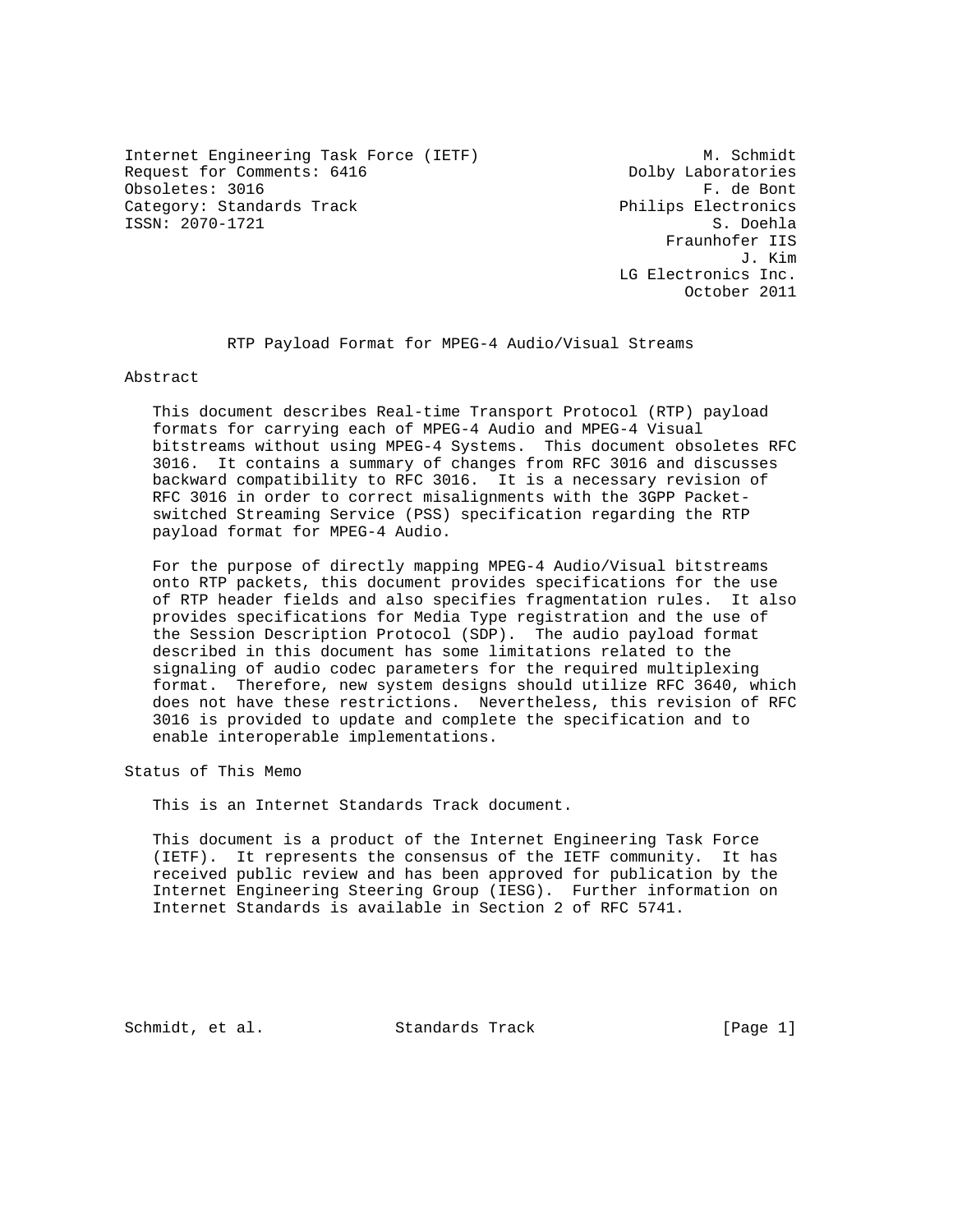Information about the current status of this document, any errata, and how to provide feedback on it may be obtained at http://www.rfc-editor.org/info/rfc6416.

Copyright Notice

 Copyright (c) 2011 IETF Trust and the persons identified as the document authors. All rights reserved.

 This document is subject to BCP 78 and the IETF Trust's Legal Provisions Relating to IETF Documents (http://trustee.ietf.org/license-info) in effect on the date of publication of this document. Please review these documents carefully, as they describe your rights and restrictions with respect to this document. Code Components extracted from this document must include Simplified BSD License text as described in Section 4.e of the Trust Legal Provisions and are provided without warranty as described in the Simplified BSD License.

 This document may contain material from IETF Documents or IETF Contributions published or made publicly available before November 10, 2008. The person(s) controlling the copyright in some of this material may not have granted the IETF Trust the right to allow modifications of such material outside the IETF Standards Process. Without obtaining an adequate license from the person(s) controlling the copyright in such materials, this document may not be modified outside the IETF Standards Process, and derivative works of it may not be created outside the IETF Standards Process, except to format it for publication as an RFC or to translate it into languages other than English.

Schmidt, et al. Standards Track [Page 2]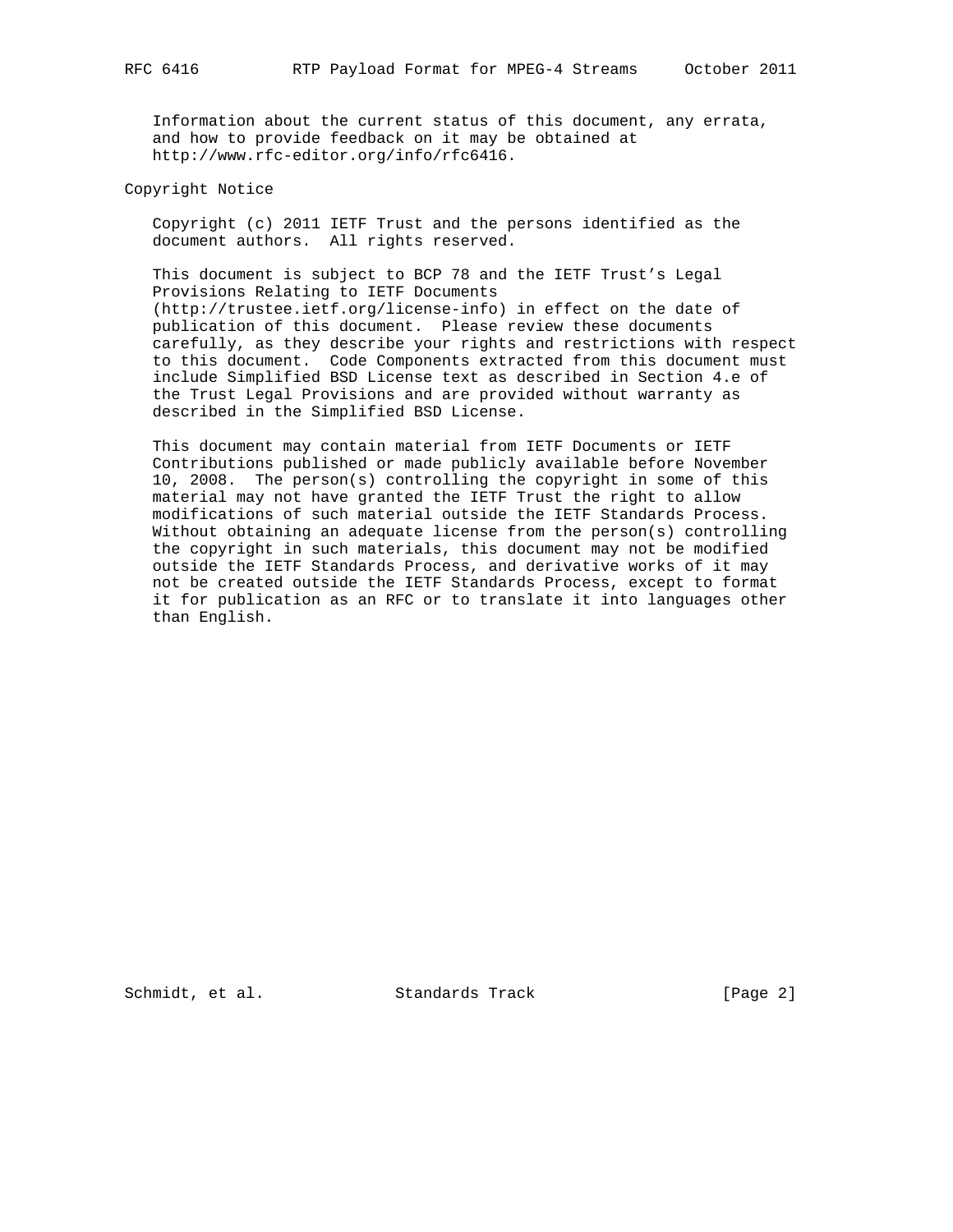# Table of Contents

| 1. .                                                                 |  | 4               |
|----------------------------------------------------------------------|--|-----------------|
| MPEG-4 Visual RTP Payload Format<br>1.1.                             |  | $\overline{4}$  |
| 1.2.<br>MPEG-4 Audio RTP Payload Format                              |  | 5               |
| Interoperability with RFC 3016<br>1.3.                               |  | $6\phantom{1}$  |
| 1.4.                                                                 |  | $6\phantom{1}$  |
| Definitions and Abbreviations<br>2.                                  |  | $6\overline{6}$ |
| Clarifications on Specifying Codec Configurations for<br>3.          |  |                 |
|                                                                      |  | $7\overline{ }$ |
| LATM Restrictions for RTP Packetization of MPEG-4 Audio<br>4.        |  |                 |
|                                                                      |  | $7\phantom{.0}$ |
| RTP Packetization of MPEG-4 Visual Bitstreams<br>5.                  |  | 8               |
| Use of RTP Header Fields for MPEG-4 Visual<br>5.1.                   |  | 9               |
| Fragmentation of MPEG-4 Visual Bitstream 10<br>5.2.                  |  |                 |
| 5.3.<br>Examples of Packetized MPEG-4 Visual Bitstream               |  | 11              |
| RTP Packetization of MPEG-4 Audio Bitstreams 15<br>რ.                |  |                 |
| 6.1.                                                                 |  |                 |
| RTP Packet Format 15<br>Use of RTP Header Fields for MPEG-4 Audio 16 |  |                 |
| 6.2.                                                                 |  |                 |
| Fragmentation of MPEG-4 Audio Bitstream 17<br>6.3.                   |  |                 |
| Media Type Registration for MPEG-4 Audio/Visual Streams 17<br>7.     |  |                 |
| Media Type Registration for MPEG-4 Visual 17<br>7.1.                 |  |                 |
| 7.2.<br>Mapping to SDP for MPEG-4 Visual 20                          |  |                 |
| Declarative SDP Usage for MPEG-4 Visual 20<br>7.2.1.                 |  |                 |
| Media Type Registration for MPEG-4 Audio 21<br>7.3.                  |  |                 |
| 7.4.<br>Mapping to SDP for MPEG-4 Audio 24                           |  |                 |
| 7.4.1. Declarative SDP Usage for MPEG-4 Audio 25                     |  |                 |
| Example: In-Band Configuration 25<br>7.4.1.1.                        |  |                 |
| Example: 6 kbit/s CELP 25<br>7.4.1.2.                                |  |                 |
| Example: 64 kbit/s AAC LC Stereo 26<br>7.4.1.3.                      |  |                 |
| 7.4.1.4.<br>Example: Use of the "SBR-enabled" Parameter 26           |  |                 |
| 7.4.1.5. Example: Hierarchical Signaling of SBR 27                   |  |                 |
| 7.4.1.6.<br>Example: HE AAC v2 Signaling 27                          |  |                 |
| Example: Hierarchical Signaling of PS 28<br>7.4.1.7.                 |  |                 |
| Example: MPEG Surround 28<br>7.4.1.8.                                |  |                 |
| 7.4.1.9.<br>Example: MPEG Surround with Extended SDP                 |  |                 |
|                                                                      |  |                 |
| 7.4.1.10. Example: MPEG Surround with Single-Layer                   |  |                 |
| Configuration 29                                                     |  |                 |
| 8.                                                                   |  |                 |
| 9.                                                                   |  |                 |
| 10. Security Considerations 30                                       |  |                 |
|                                                                      |  |                 |
|                                                                      |  |                 |
|                                                                      |  |                 |
| 12.1. Normative References 32                                        |  |                 |
| 12.2. Informative References 33                                      |  |                 |

Schmidt, et al. Standards Track [Page 3]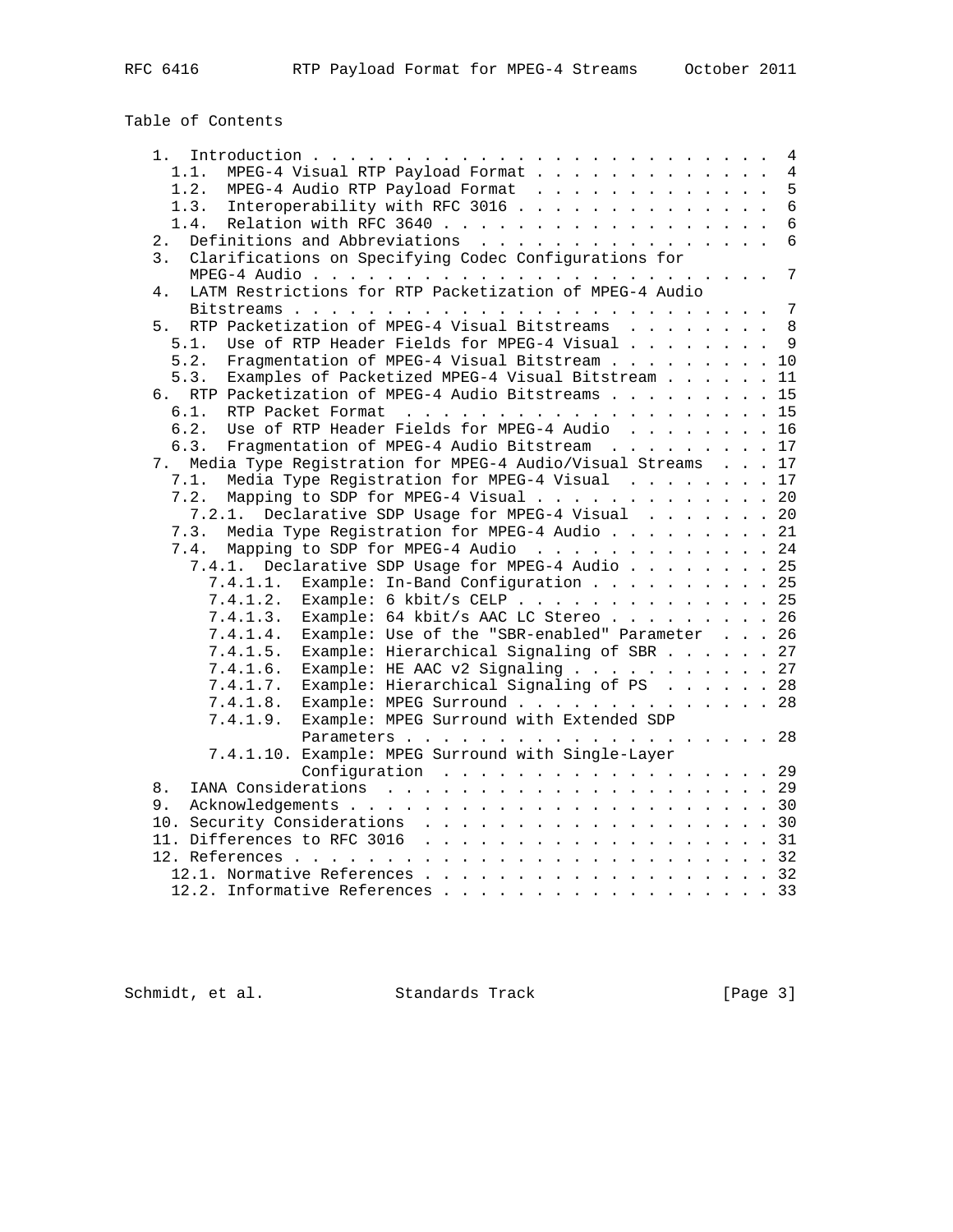# 1. Introduction

 The RTP payload formats described in this document specify how MPEG-4 Audio [14496-3] and MPEG-4 Visual streams [14496-2] are to be fragmented and mapped directly onto RTP packets.

 These RTP payload formats enable transport of MPEG-4 Audio/Visual streams without using the synchronization and stream management functionality of MPEG-4 Systems [14496-1]. Such RTP payload formats will be used in systems that have intrinsic stream management functionality and thus require no such functionality from MPEG-4 Systems. H.323 [H323] terminals are an example of such systems, where MPEG-4 Audio/Visual streams are not managed by MPEG-4 Systems Object Descriptors but by H.245 [H245]. The streams are directly mapped onto RTP packets without using the MPEG-4 Systems Sync Layer. Other examples are the Session Initiation Protocol (SIP) [RFC3261] and Real Time Streaming Protocol (RTSP) where media type and SDP are used. Media type and SDP usages of the RTP payload formats described in this document are defined to directly specify the attribute of Audio/Visual streams (e.g., media type, packetization format, and codec configuration) without using MPEG-4 Systems. The obvious benefit is that these MPEG-4 Audio/Visual RTP payload formats can be handled in a unified way together with those formats defined for non- MPEG-4 codecs. The disadvantage is that interoperability with environments using MPEG-4 Systems may be difficult; hence, other payload formats may be better suited to those applications.

 The semantics of RTP headers in such cases need to be clearly defined, including the association with MPEG-4 Audio/Visual data elements. In addition, it is beneficial to define the fragmentation rules of RTP packets for MPEG-4 Video streams so as to enhance error resiliency by utilizing the error resiliency tools provided inside the MPEG-4 Video stream.

#### 1.1. MPEG-4 Visual RTP Payload Format

 MPEG-4 Visual is a visual coding standard with many features, including: high coding efficiency; high error resiliency; and multiple, arbitrary shape object-based coding [14496-2]. It covers a wide range of bitrates from scores of kbit/s to several Mbit/s. It also covers a wide variety of networks, ranging from those guaranteed to be almost error-free to mobile networks with high error rates.

 With respect to the fragmentation rules for an MPEG-4 Visual bitstream defined in this document, since MPEG-4 Visual is used for a wide variety of networks, it is desirable not to apply too much restriction on fragmentation, and a fragmentation rule such as "a single video packet shall always be mapped on a single RTP packet"

Schmidt, et al. Standards Track [Page 4]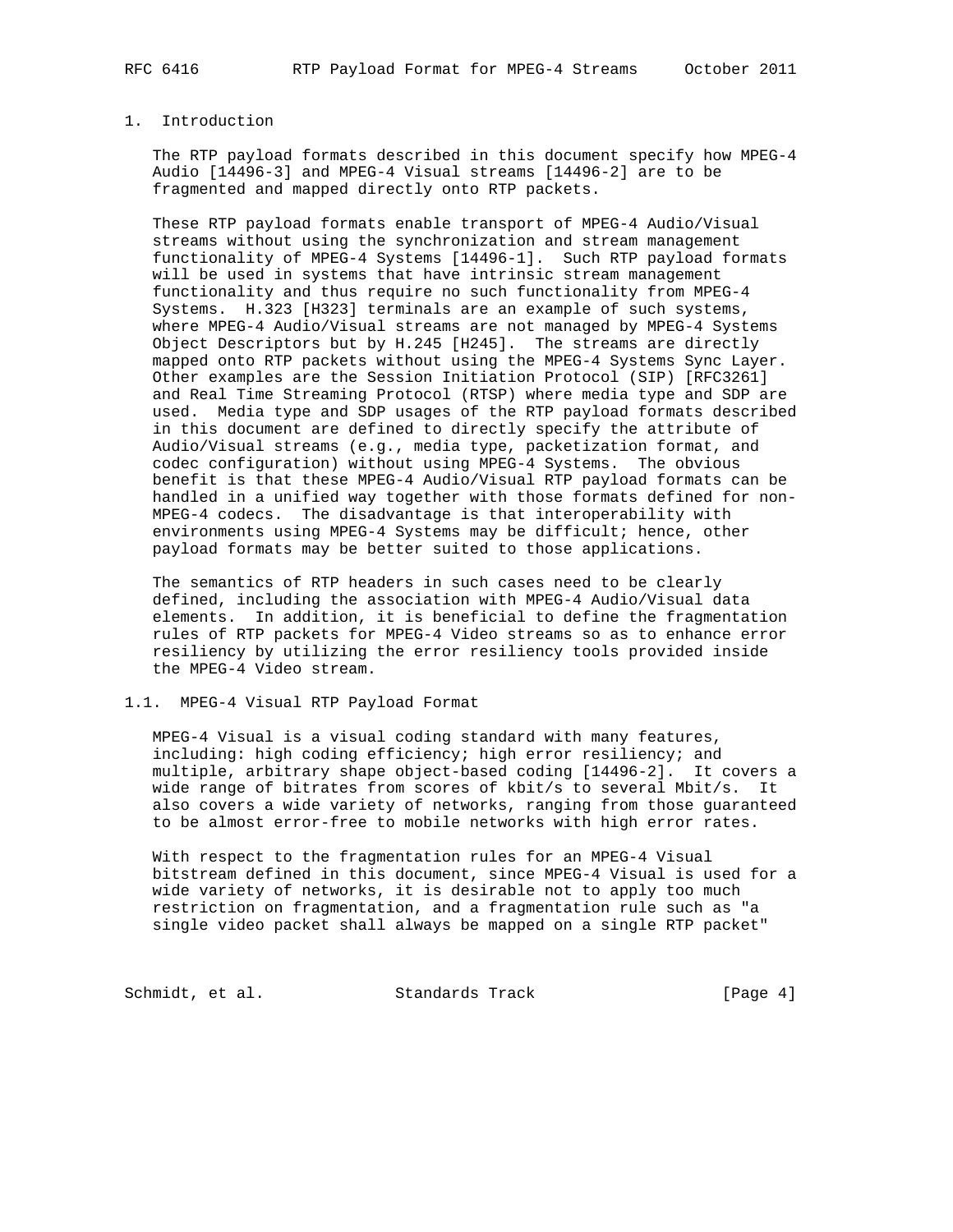may be inappropriate. On the other hand, careless, media-unaware fragmentation may cause degradation in error resiliency and bandwidth efficiency. The fragmentation rules described in this document are flexible but manage to define the minimum rules for preventing meaningless fragmentation while utilizing the error resiliency functionalities of MPEG-4 Visual.

 The fragmentation rule "Different Video Object Planes (VOPs) SHOULD be fragmented into different RTP packets" is made so that the RTP timestamp uniquely indicates the VOP time framing. On the other hand, MPEG-4 video may generate VOPs of very small size, in cases with an empty VOP (vop\_coded=0) containing only VOP header or an arbitrary shaped VOP with a small number of coding blocks. To reduce the overhead for such cases, the fragmentation rule permits concatenating multiple VOPs in an RTP packet. (See fragmentation rule (4) in Section 5.2 and the descriptions of marker bit and timestamp in Section 5.1.)

 While the additional media-specific RTP header defined for such video coding tools as H.261 [H261] or MPEG-1/2 is effective in helping to recover picture headers corrupted by packet losses, MPEG-4 Visual already has error resiliency functionalities for recovering corrupt headers, and these can be used on RTP/IP networks as well as on other networks (H.223/mobile, MPEG-2 Transport Stream, etc.). Therefore, no extra RTP header fields are defined in this MPEG-4 Visual RTP payload format.

#### 1.2. MPEG-4 Audio RTP Payload Format

 MPEG-4 Audio is an audio standard that integrates many different types of audio coding tools. Low-overhead MPEG-4 Audio Transport Multiplex (LATM) manages the sequences of audio data with relatively small overhead. In audio-only applications, then, it is desirable for LATM-based MPEG-4 Audio bitstreams to be directly mapped onto RTP packets without using MPEG-4 Systems.

 For MPEG-4 Audio coding tools, as is true for other audio coders, if the payload is a single audio frame, packet loss will not impair the decodability of adjacent packets. Therefore, the additional media specific header for recovering errors will not be required for MPEG-4 Audio. Existing RTP protection mechanisms, such as Generic Forward Error Correction [RFC5109] and Redundant Audio Data [RFC2198], MAY be applied to improve error resiliency.

Schmidt, et al. Standards Track [Page 5]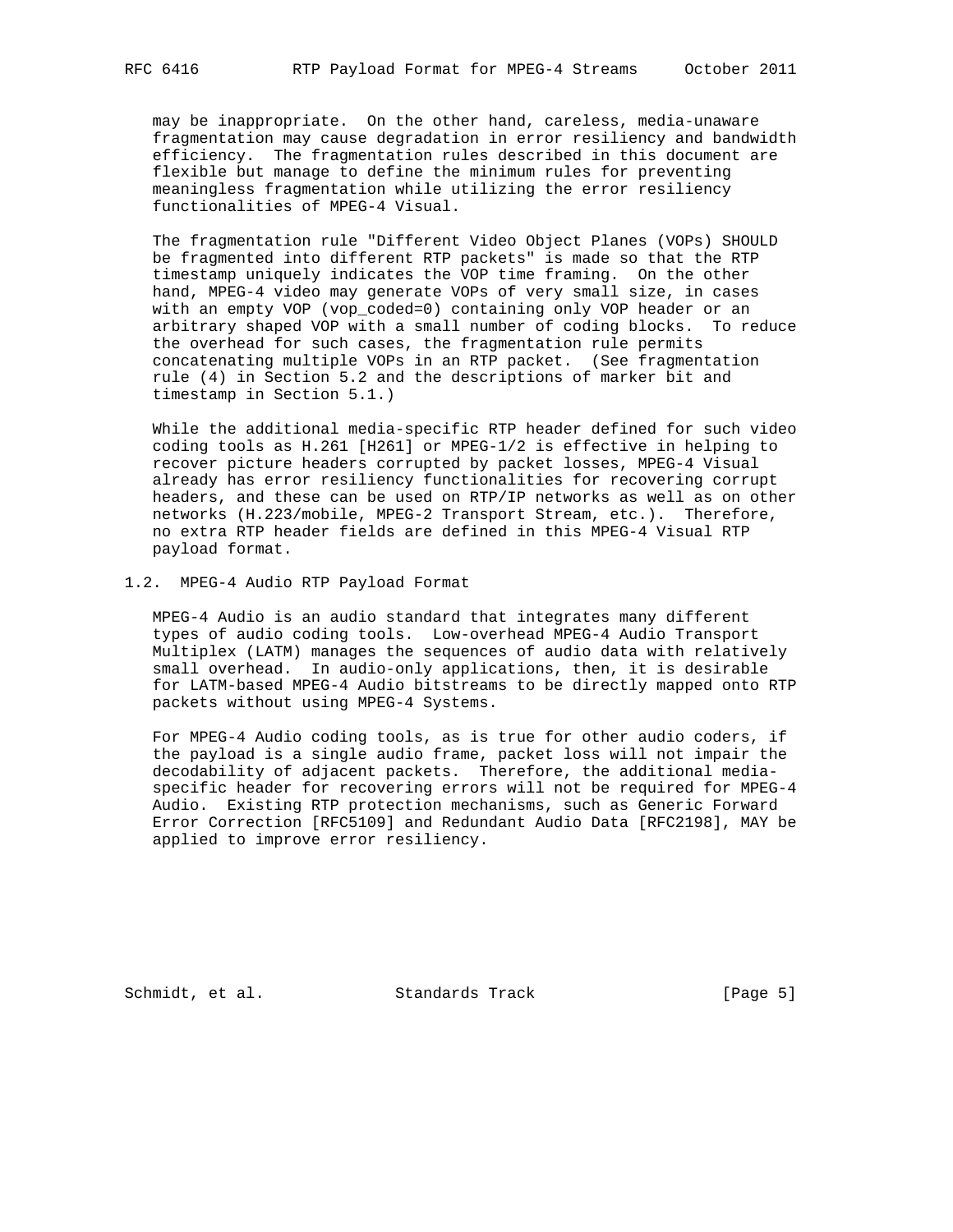1.3. Interoperability with RFC 3016

 This specification is not backwards compatible with [RFC3016], as a binary incompatible LATM version is mandated. Existing implementations of RFC 3016 that use a recent LATM version may already comply to this specification and must be considered as not compliant with RFC 3016. The 3GPP PSS service [3GPP] is such an example, as a more recent LATM version is mandated in the 3GPP PSS specification. Existing implementations that use the LATM version as specified in RFC 3016 MUST be updated to comply with this specification.

## 1.4. Relation with RFC 3640

 In this document a payload format for the transport of MPEG-4 Elementary Streams is specified. For MPEG-4 Audio streams "out-of band" signaling is defined such that a receiver is not obliged to decode the payload data to determine the audio codec and its configuration. The signaling capabilities specified in this document are less explicit than those defined in [RFC3640]. But, the use of the MPEG-4 LATM in various transmission standards justifies its right to exist; see also Section 1.2.

2. Definitions and Abbreviations

 This document makes use of terms, specified in [14496-2], [14496-3], and [23003-1]. In addition, the following terms are used in this document and have specific meaning within the context of this document.

Abbreviations:

 AAC: Advanced Audio Coding ASC: AudioSpecificConfig HE AAC: High Efficiency AAC LATM: Low-overhead MPEG-4 Audio Transport Multiplex PS: Parametric Stereo SBR: Spectral Band Replication VOP: Video Object Plane

Schmidt, et al. Standards Track [Page 6]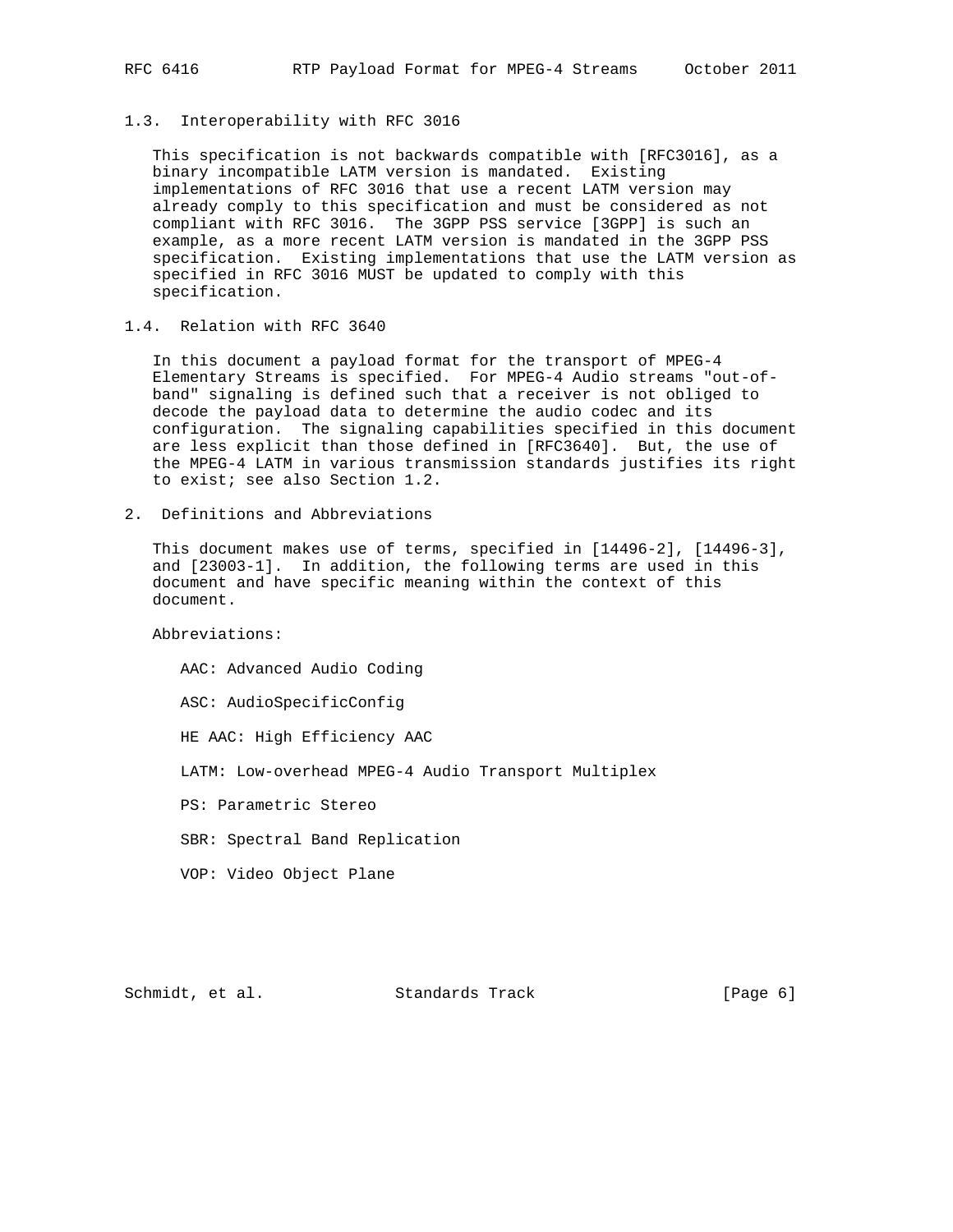The key words "MUST", "MUST NOT", "REQUIRED", "SHALL", "SHALL NOT", "SHOULD", "SHOULD NOT", "RECOMMENDED", "MAY", and "OPTIONAL" in this document are to be interpreted as described in [RFC2119].

3. Clarifications on Specifying Codec Configurations for MPEG-4 Audio

 For MPEG-4 Audio [14496-3] streams, the decoder output configuration can differ from the core codec configuration depending of use of the SBR and PS tools.

 The core codec sampling rate is the default audio codec sampling rate. When SBR is used, typically the double value of the core codec sampling rate will be regarded as the definitive sampling rate (i.e., the decoder's output sampling rate)

 Note: The exception is down-sampled SBR mode, in which case the SBR sampling rate and core codec sampling rate are identical.

 The core codec channel configuration is the default audio codec channel configuration. When PS is used, the core codec channel configuration indicates one channel (i.e., mono) whereas the definitive channel configuration is two channels (i.e. stereo). When MPEG Surround is used, the definitive channel configuration depends on the output of the MPEG Surround decoder.

4. LATM Restrictions for RTP Packetization of MPEG-4 Audio Bitstreams

LATM has several multiplexing features as follows:

- o carrying configuration information with audio data,
- o concatenating multiple audio frames in one audio stream,
- o multiplexing multiple objects (programs), and
- o multiplexing scalable layers,

 However, in RTP transmission, there is no need for the last two features. Therefore, these two features MUST NOT be used in applications based on RTP packetization specified by this document. Since LATM has been developed for only natural audio coding tools, i.e., not for synthesis tools, it seems difficult to transmit Structured Audio (SA) data and Text-to-Speech Interface (TTSI) data by LATM. Therefore, SA data and TTSI data MUST NOT be transported by the RTP packetization in this document.

Schmidt, et al. Standards Track [Page 7]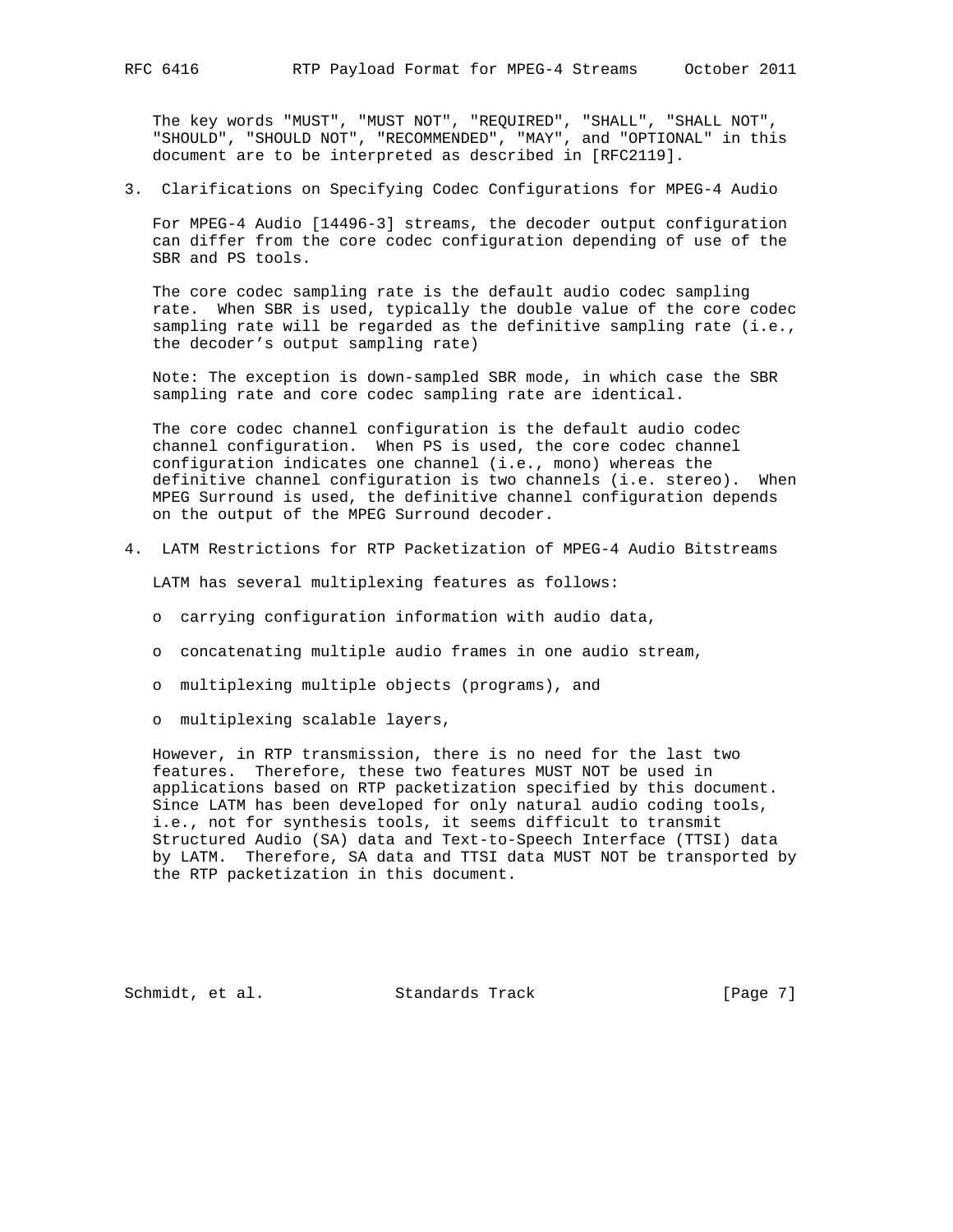For transmission of scalable streams, audio data of each layer SHOULD be packetized onto different RTP streams allowing for the different layers to be treated differently at the IP level, for example, via some means of differentiated service. On the other hand, all configuration data of the scalable streams are contained in one LATM configuration data "StreamMuxConfig", and every scalable layer shares the StreamMuxConfig. The mapping between each layer and its configuration data is achieved by LATM header information attached to the audio data. In order to indicate the dependency information of the scalable streams, the signaling mechanism as specified in [RFC5583] SHOULD be used (see Section 6.2).

5. RTP Packetization of MPEG-4 Visual Bitstreams

 This section specifies RTP packetization rules for MPEG-4 Visual content. An MPEG-4 Visual bitstream is mapped directly onto RTP packets without the addition of extra header fields or any removal of Visual syntax elements. The Combined Configuration/Elementary stream mode MUST be used so that configuration information will be carried to the same RTP port as the elementary stream. (See Subclause 6.2.1, "Start codes", of [14496-2].) The configuration information MAY additionally be specified by some out-of-band means. If needed by systems using media type parameters and SDP parameters, e.g., SIP and RTSP, the optional parameter "config" MUST be used to specify the configuration information (see Sections 7.1 and 7.2).

 When the short video header mode is used, the RTP payload format for H.263 SHOULD be used. (The format defined in [RFC4629] is RECOMMENDED, but the [RFC4628] format MAY be used for compatibility with older implementations.)

Schmidt, et al. Standards Track [Page 8]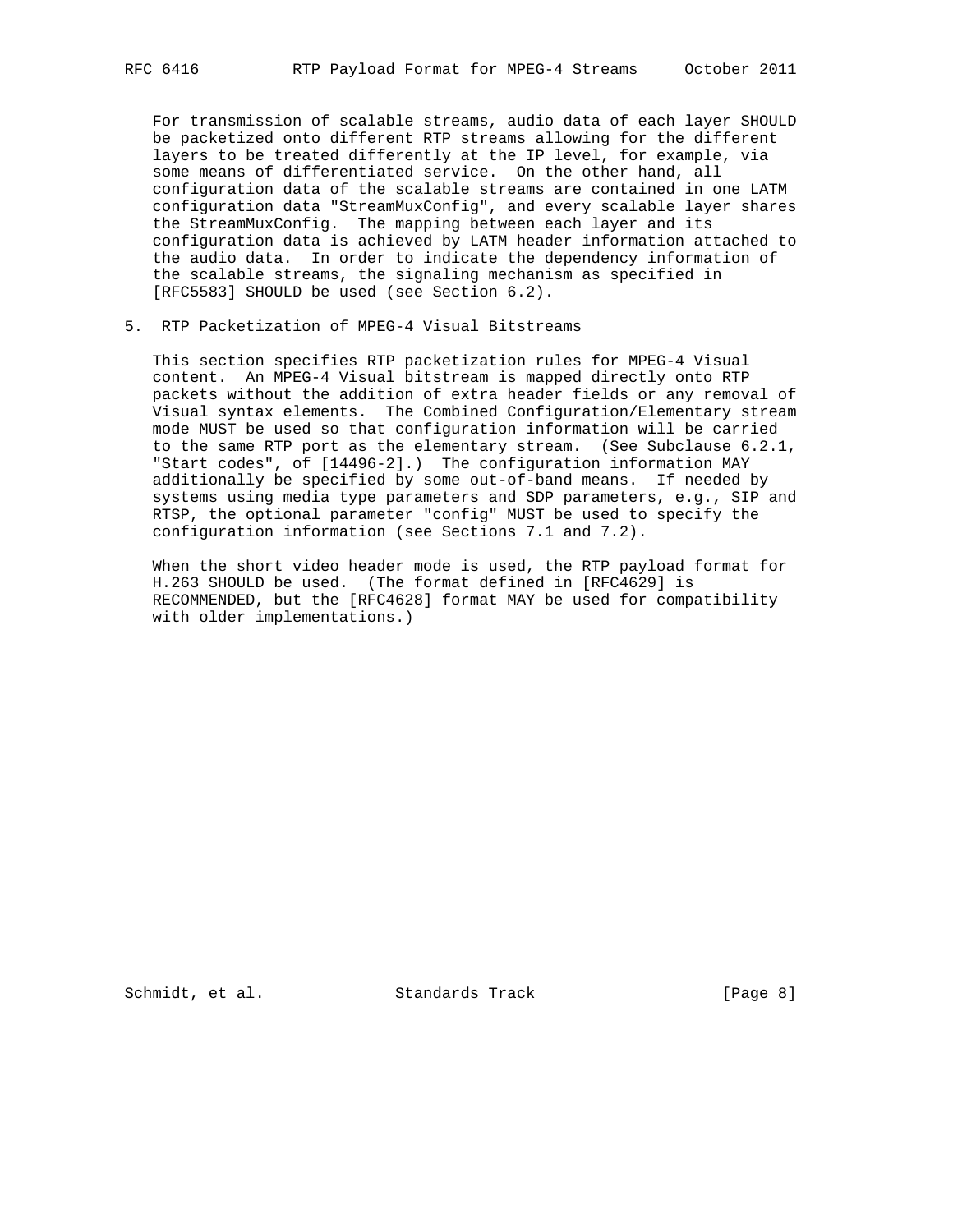0  $1$  2 3 0 1 2 3 4 5 6 7 8 9 0 1 2 3 4 5 6 7 8 9 0 1 2 3 4 5 6 7 8 9 0 1 +-+-+-+-+-+-+-+-+-+-+-+-+-+-+-+-+-+-+-+-+-+-+-+-+-+-+-+-+-+-+-+-+  $|V=2|P|X|$  CC  $|M|$  PT  $|$  sequence number  $|$  RTP +-+-+-+-+-+-+-+-+-+-+-+-+-+-+-+-+-+-+-+-+-+-+-+-+-+-+-+-+-+-+-+-+ | timestamp | Header +-+-+-+-+-+-+-+-+-+-+-+-+-+-+-+-+-+-+-+-+-+-+-+-+-+-+-+-+-+-+-+-+ synchronization source (SSRC) identifier +=+=+=+=+=+=+=+=+=+=+=+=+=+=+=+=+=+=+=+=+=+=+=+=+=+=+=+=+=+=+=+=+ contributing source (CSRC) identifiers | .... | ... | ... | ... | ... | ... | ... | ... | ... | ... | ... | ... | ... | ... | ... | ... | ... | ... | +=+=+=+=+=+=+=+=+=+=+=+=+=+=+=+=+=+=+=+=+=+=+=+=+=+=+=+=+=+=+=+=+ | | RTP | MPEG-4 Visual stream (byte aligned) | Pay- | | load | +-+-+-+-+-+-+-+-+-+-+-+-+-+-+-+-+ :...OPTIONAL RTP padding | +-+-+-+-+-+-+-+-+-+-+-+-+-+-+-+-+-+-+-+-+-+-+-+-+-+-+-+-+-+-+-+-+

Figure 1: An RTP Packet for MPEG-4 Visual Stream

5.1. Use of RTP Header Fields for MPEG-4 Visual

 Payload Type (PT): The assignment of an RTP payload type for this packet format is outside the scope of this document and will not be specified here. It is expected that the RTP profile for a particular class of applications will assign a payload type for this encoding, or if that is not done, then a payload type in the dynamic range SHALL be chosen by means of an out-of-band signaling protocol (e.g., H.245, SIP).

Extension (X) bit: Defined by the RTP profile used.

 Sequence Number: Incremented by 1 for each RTP data packet sent, starting, for security reasons, with a random initial value.

 Marker (M) bit: The marker bit is set to 1 to indicate the last RTP packet (or only RTP packet) of a VOP. When multiple VOPs are carried in the same RTP packet, the marker bit is set to 1.

 Timestamp: The timestamp indicates the sampling instance of the VOP contained in the RTP packet. A constant offset, which is random, is added for security reasons.

Schmidt, et al. Standards Track [Page 9]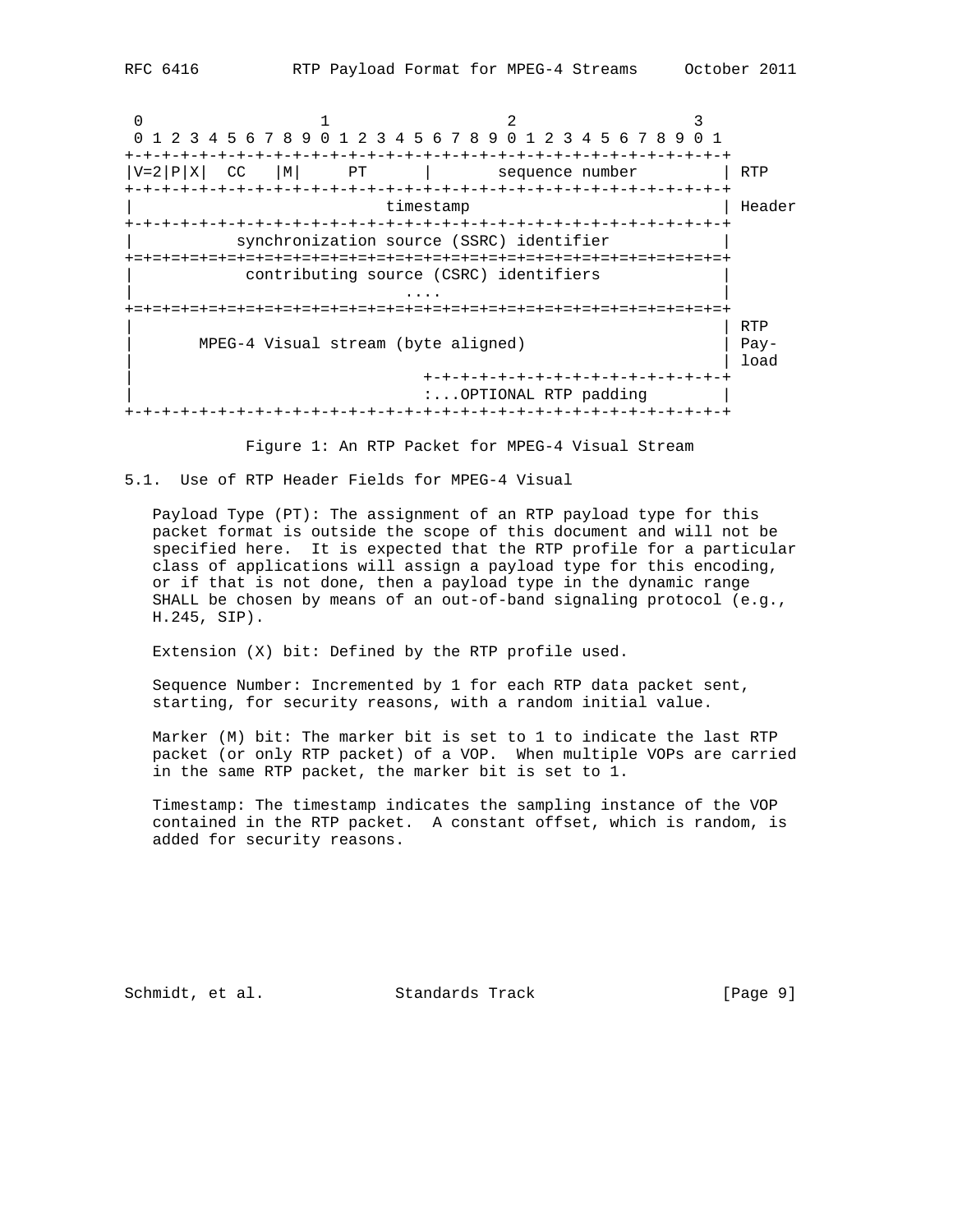- o When multiple VOPs are carried in the same RTP packet, the timestamp indicates the earliest of the VOP times within the VOPs carried in the RTP packet. Timestamp information of the rest of the VOPs is derived from the timestamp fields in the VOP header (modulo\_time\_base and vop\_time\_increment).
- o If the RTP packet contains only configuration information and/or Group\_of\_VideoObjectPlane() fields, the timestamp of the next VOP in the coding order is used.
- o If the RTP packet contains only visual\_object\_sequence\_end\_code information, the timestamp of the immediately preceding VOP in the coding order is used.

 The resolution of the timestamp is set to its default value of 90 kHz, unless specified by out-of-band means (e.g., SDP parameter or media type parameter as defined in Section 7).

Other header fields are used as described in [RFC3550].

5.2. Fragmentation of MPEG-4 Visual Bitstream

 A fragmented MPEG-4 Visual bitstream is mapped directly onto the RTP payload without any addition of extra header fields or any removal of Visual syntax elements.

In the following, header means one of the following:

- o Configuration information (Visual Object Sequence Header, Visual Object Header, and Video Object Layer Header)
- o visual\_object\_sequence\_end\_code
- o The header of the entry point function for an elementary stream (Group\_of\_VideoObjectPlane() or the header of VideoObjectPlane(), video\_plane\_with\_short\_header(), MeshObject(), or FaceObject())
- o The video packet header (video\_packet\_header() excluding next\_resync\_marker())
- o The header of gob\_layer()
- o See Subclause 6.2.1 ("Start codes") of [14496-2] for the definition of the configuration information and the entry point functions.

Schmidt, et al. Standards Track [Page 10]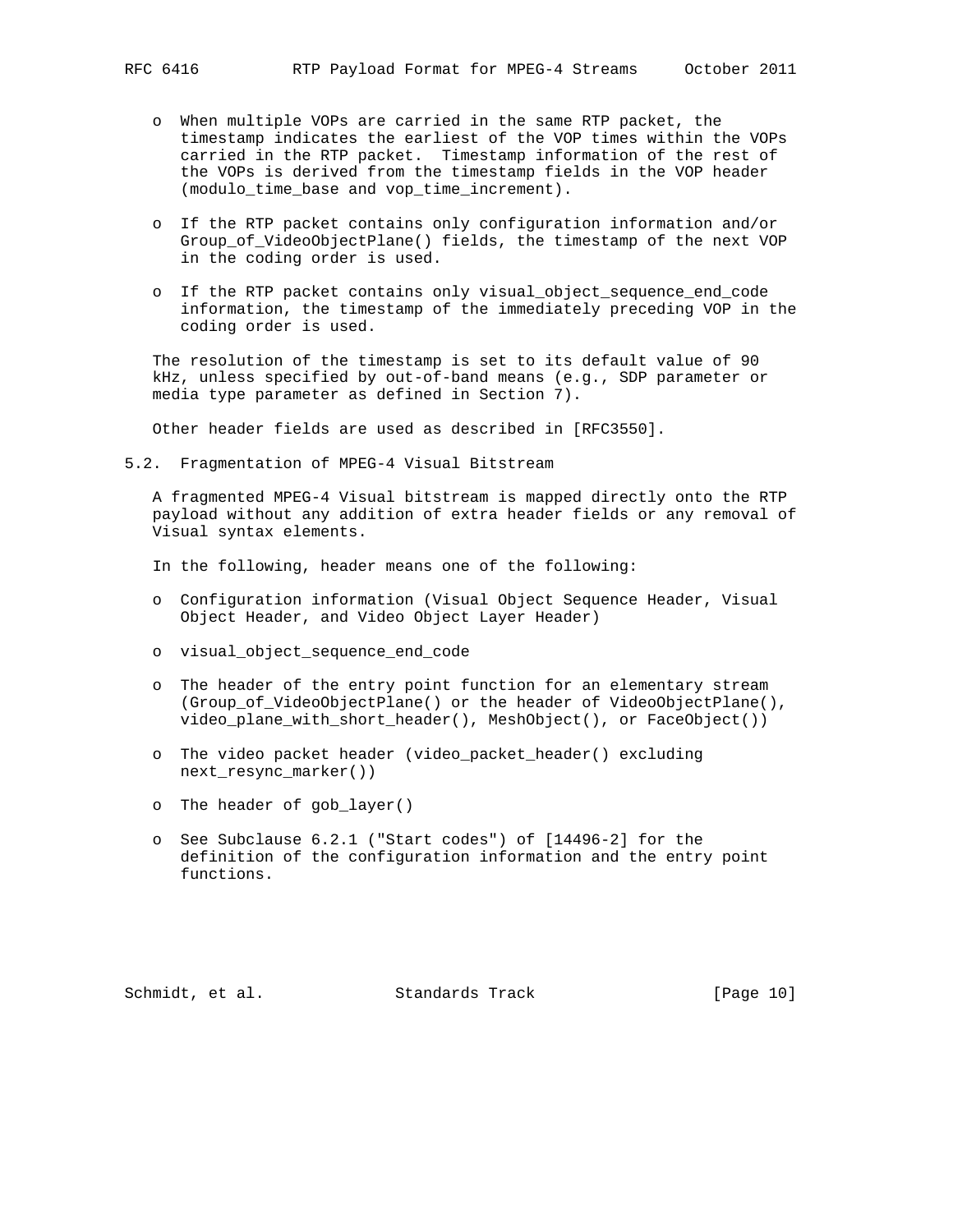The Combined Configuration/Elementary streams mode is used. The following rules apply for the fragmentation.

- (1) Configuration information and Group\_of\_VideoObjectPlane() fields SHALL be placed at the beginning of the RTP payload (just after the RTP header) or just after the header of the syntactically upper-layer function.
- (2) If one or more headers exist in the RTP payload, the RTP payload SHALL begin with the header of the syntactically highest function. Note: The visual\_object\_sequence\_end\_code is regarded as the lowest function.
- (3) A header SHALL NOT be split into a plurality of RTP packets.
- (4) Different VOPs SHOULD be fragmented into different RTP packets so that one RTP packet consists of the data bytes associated with a unique VOP time instance (that is indicated in the timestamp field in the RTP packet header), with the exception that multiple consecutive VOPs MAY be carried within one RTP packet in the decoding order if the size of the VOPs is small.

 Note: When multiple VOPs are carried in one RTP payload, the timestamp of the VOPs after the first one may be calculated by the decoder. This operation is necessary only for RTP packets in which the marker bit equals to 1 and the beginning of the RTP payload corresponds to a start code. (See the descriptions of timestamp and marker bit in Section 5.1.)

 (5) It is RECOMMENDED that a single video packet is sent as a single RTP packet. The size of a video packet SHOULD be adjusted in such a way that the resulting RTP packet is not larger than the Path MTU. If the video packet is disabled by the coder configuration (by setting resync\_marker\_disable in the VOL header to 1), or in coding tools where the video packet is not supported, a VOP MAY be split at arbitrary byte positions.

 The video packet starts with the VOP header or the video packet header, followed by motion\_shape\_texture(), and ends with next\_resync\_marker() or next\_start\_code().

5.3. Examples of Packetized MPEG-4 Visual Bitstream

 Figure 2 shows examples of RTP packets generated based on the criteria described in Section 5.2

Schmidt, et al. Standards Track [Page 11]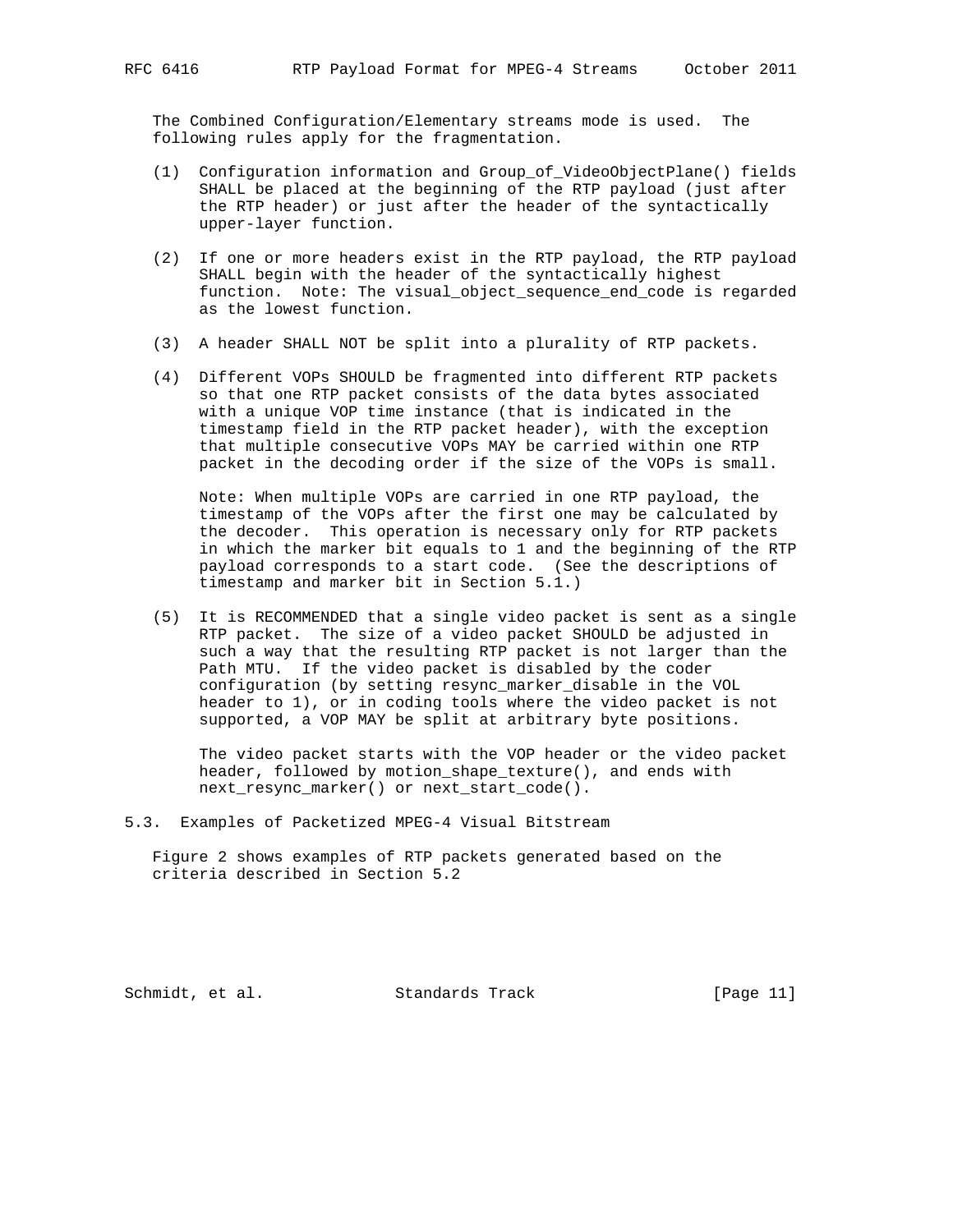(a) is an example of the first RTP packet or the random access point of an MPEG-4 Visual bitstream containing the configuration information. According to criterion (1), the Visual Object Sequence Header (VS header) is placed at the beginning of the RTP payload, preceding the Visual Object Header and the Video Object Layer Header (VO header, VOL header). Since the fragmentation rule defined in Section 5.2 guarantees that the configuration information, starting with visual\_object\_sequence\_start\_code, is always placed at the beginning of the RTP payload, RTP receivers can detect the random access point by checking if the first 32-bit field of the RTP payload is visual\_object\_sequence\_start\_code.

 (b) is another example of the RTP packet containing the configuration information. It differs from example (a) in that the RTP packet also contains a VOP header and a video packet in the VOP following the configuration information. Since the length of the configuration information is relatively short (typically scores of bytes) and an RTP packet containing only the configuration information may thus increase the overhead, the configuration information and the subsequent VOP can be packetized into a single RTP packet.

 (c) is an example of an RTP packet that contains Group\_of\_VideoObjectPlane (GOV). Following criterion (1), the GOV is placed at the beginning of the RTP payload. It would be a waste of RTP/IP header overhead to generate an RTP packet containing only a GOV whose length is 7 bytes. Therefore, the following VOP (or a part of it) can be placed in the same RTP packet as shown in (c).

 (d) is an example of the case where one video packet is packetized into one RTP packet. When the packet-loss rate of the underlying network is high, this kind of packetization is recommended. Even when the RTP packet containing the VOP header is discarded by a packet loss, the other RTP packets can be decoded by using the HEC (Header Extension Code) information in the video packet header. No extra RTP header field is necessary.

 (e) is an example of the case where more than one video packet is packetized into one RTP packet. This kind of packetization is effective to save the overhead of RTP/IP headers when the bitrate of the underlying network is low. However, it will decrease the packet loss resiliency because multiple video packets are discarded by a single RTP packet loss. The optimal number of video packets in an RTP packet and the length of the RTP packet can be determined by considering the packet-loss rate and the bitrate of the underlying network.

Schmidt, et al. Standards Track [Page 12]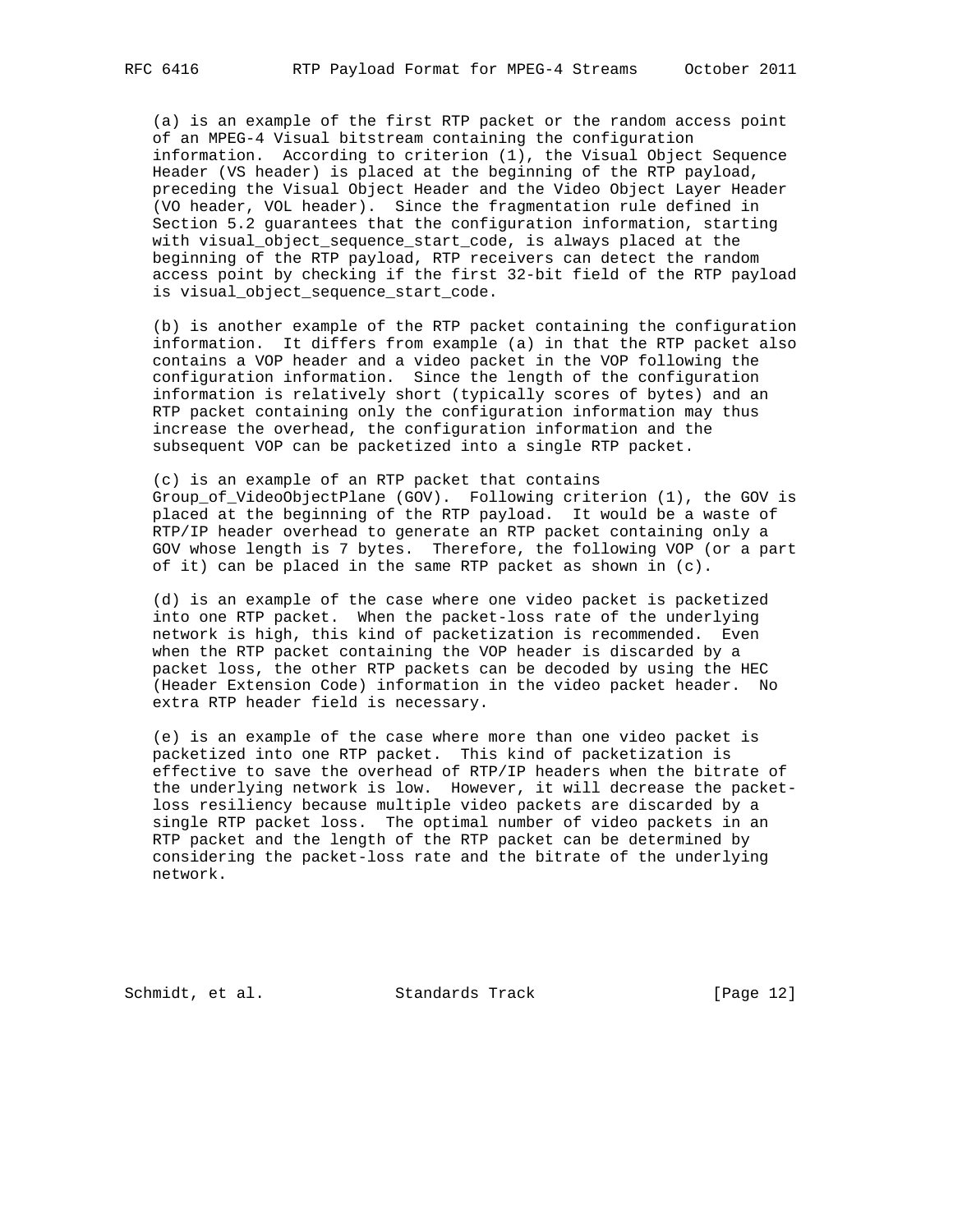(f) is an example of the case when the video packet is disabled by setting resync\_marker\_disable in the VOL header to 1. In this case, a VOP may be split into a plurality of RTP packets at arbitrary byte positions. For example, it is possible to split a VOP into fixed length packets. This kind of coder configuration and RTP packet fragmentation may be used when the underlying network is guaranteed to be error-free.

 Figure 3 shows examples of RTP packets prohibited by the criteria of Section 5.2.

 Fragmentation of a header into multiple RTP packets, as in Figure 3(a), will not only increase the overhead of RTP/IP headers but also decrease the error resiliency. Therefore, it is prohibited by criterion (3).

 When concatenating more than one video packet into an RTP packet, the VOP header or video\_packet\_header() is not allowed to be placed in the middle of the RTP payload. The packetization as in Figure 2(b) is not allowed by criterion (2) due to the aspect of the error resiliency. Comparing this example with Figure 2(d), although two video packets are mapped onto two RTP packets in both cases, the packet-loss resiliency is not identical. Namely, if the second RTP packet is lost, both video packets 1 and 2 are lost in the case of Figure 3(b), whereas only video packet 2 is lost in the case of Figure 2(d).

Schmidt, et al. Standards Track [Page 13]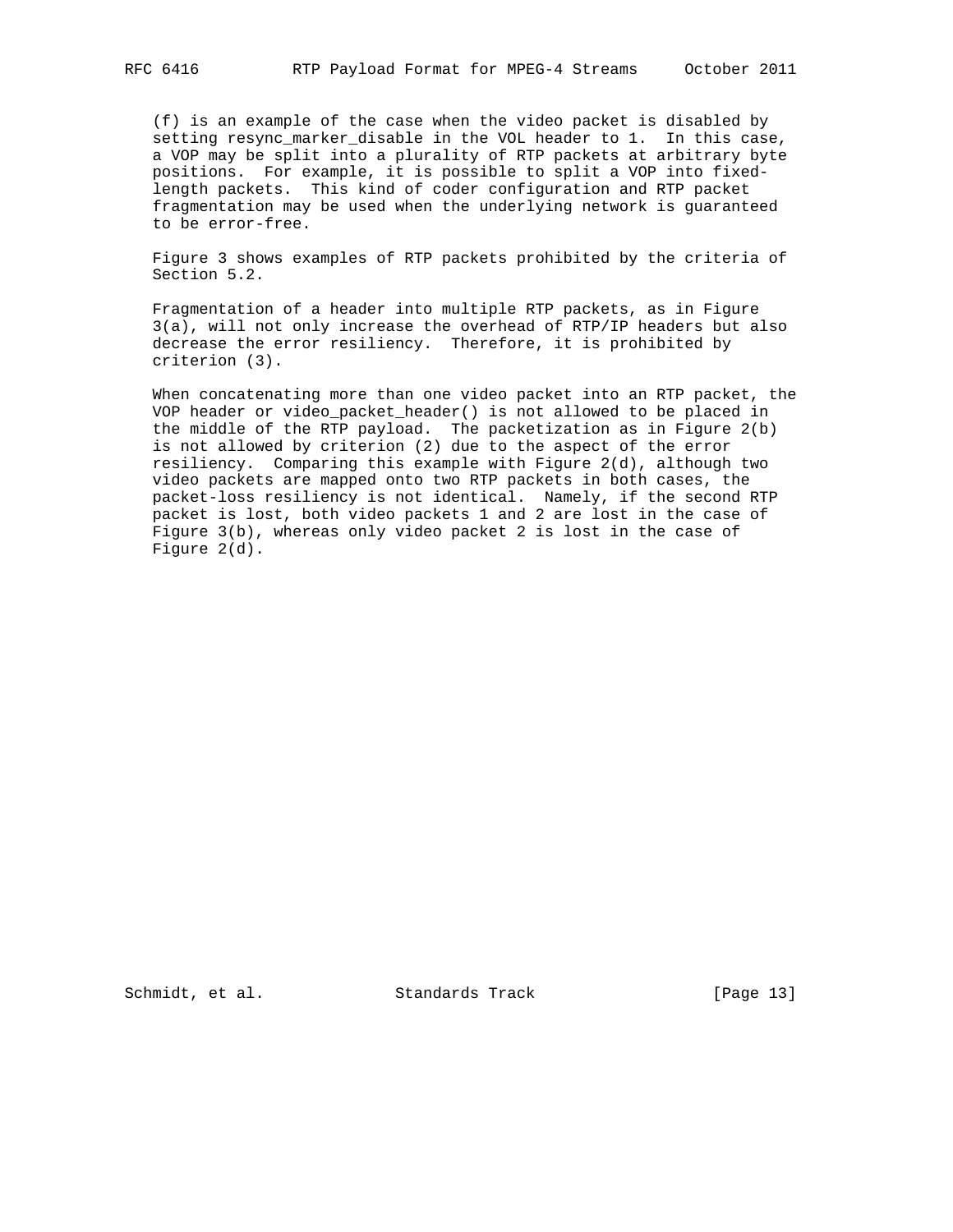|     | (a)   RTP | VS   VO   VOL<br>header   header   header   header  <br>-----+------+-----+-----+                                                                                              |                           |  |                 |                            |                                                                                                             |  |  |
|-----|-----------|--------------------------------------------------------------------------------------------------------------------------------------------------------------------------------|---------------------------|--|-----------------|----------------------------|-------------------------------------------------------------------------------------------------------------|--|--|
| (b) | RTP       | VS   VO   VOL   VOP  Video Packet <br>header   header   header   header   header                                                                                               | -----+------+-----+       |  |                 | ------+-----------+        |                                                                                                             |  |  |
|     | header    | ------+------+------+------+------+----+-<br>------+-----+-------------------<br>(c)   RTP   GOV   Video Object Plane                                                          | -----+------------------+ |  |                 |                            |                                                                                                             |  |  |
|     | $(d)$ RTP | ------+------+------------+<br>  VOP   Video Packet    RTP   VP   Video Packet <br>$ \text{header} $ header $ $ (1) $ \text{header} $ header (2)<br>-----+------+------------+ |                           |  |                 | +------+------+            | +------+------+------------+                                                                                |  |  |
| (e) |           | RTP   VP   Video Packet   VP   Video Packet   VP   Video Packet  <br>header   header   $(1)$   header   $(2)$   header   $(3)$                                                 |                           |  |                 |                            |                                                                                                             |  |  |
|     |           | (f)   RTP   VOP   VOP fragment     RTP   VOP fragment  <br>header $ \text{header} $ (1) $ \text{header} $ (2) $ \cdot $<br>-----+------+----                                   |                           |  | $+ - - - - - +$ |                            |                                                                                                             |  |  |
|     |           | Figure 2: Examples of RTP Packetized MPEG-4 Visual Bitstream                                                                                                                   |                           |  |                 |                            |                                                                                                             |  |  |
|     |           | (a) $ $ RTP $ $ First half of $ $ $ $ RTP $ $ Last half of $ $ Video Packet $ $<br> header  VP header    header  VP header  <br>------+-------------+                          |                           |  |                 | +------+------------+----- |                                                                                                             |  |  |
| (b) | RTP       | +------+------+----------+<br>l VOP<br>$\text{header} \text{header} $ of VP(1)                                                                                                 |                           |  |                 |                            | --------+-----+-<br> First half    RTP   Last half  VP   Video Packet <br>$ header $ of $VP(1) header $ (2) |  |  |

Figure 3: Examples of Prohibited RTP Packetization for MPEG-4 Visual

+------+------+----------+ +------+---------+------+------------+

Schmidt, et al. Standards Track [Page 14]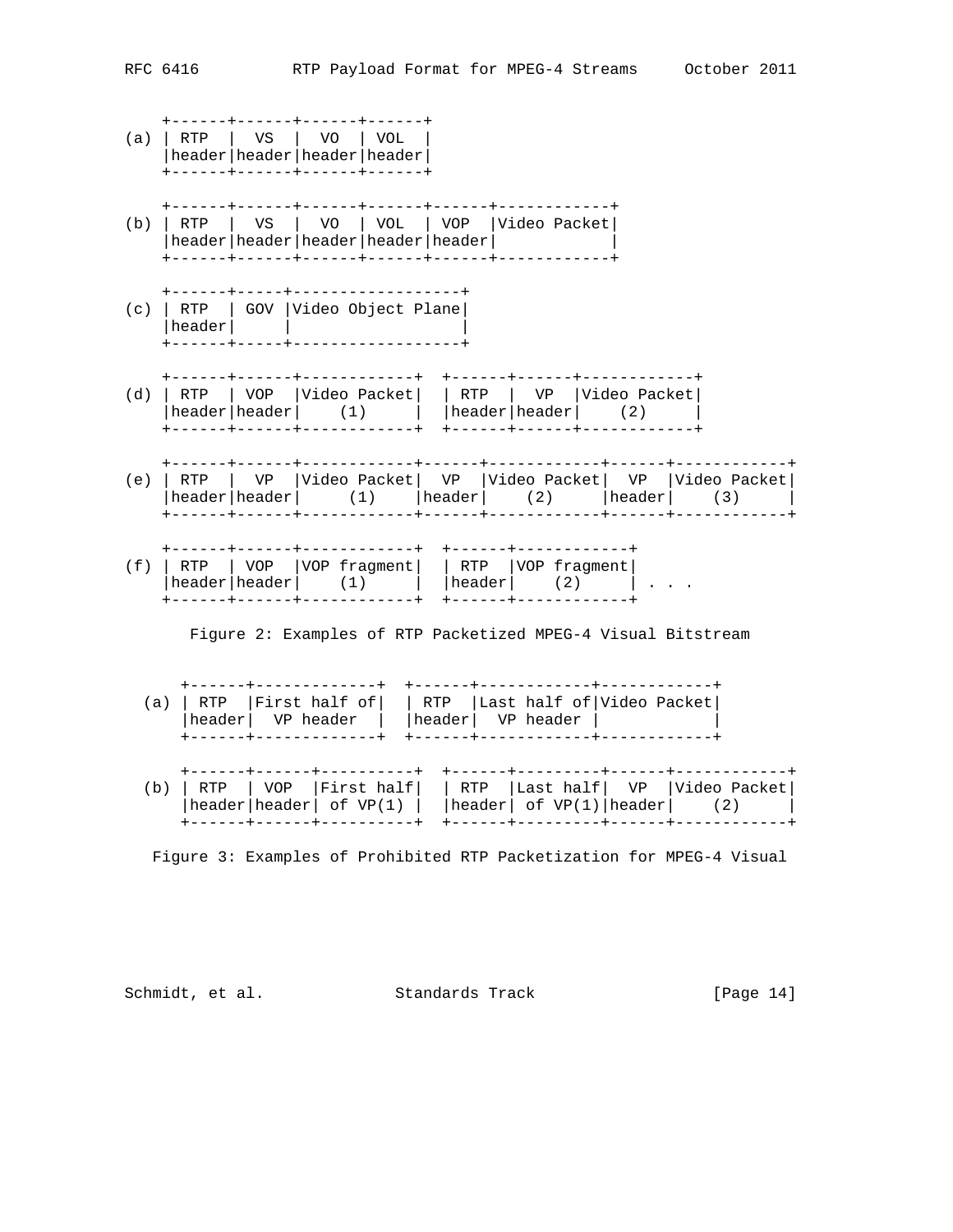6. RTP Packetization of MPEG-4 Audio Bitstreams

 This section specifies RTP packetization rules for MPEG-4 Audio bitstreams. MPEG-4 Audio streams MUST be formatted LATM (Low overhead MPEG-4 Audio Transport Multiplex) [14496-3] streams, and the LATM-based streams are then mapped onto RTP packets as described in the sections below.

# 6.1. RTP Packet Format

 LATM-based streams consist of a sequence of audioMuxElements that include one or more PayloadMux elements that carry the audio frames. A complete audioMuxElement or a part of one SHALL be mapped directly onto an RTP payload without any removal of audioMuxElement syntax elements (see Figure 4). The first byte of each audioMuxElement SHALL be located at the first payload location in an RTP packet.



Figure 4 - An RTP packet for MPEG-4 Audio

 In order to decode the audioMuxElement, the following muxConfigPresent information is required to be indicated by out-of band means. When SDP is utilized for this indication, the media type parameter "cpresent" corresponds to the muxConfigPresent information (see Section 7.3). The following restrictions apply:

Schmidt, et al. Standards Track [Page 15]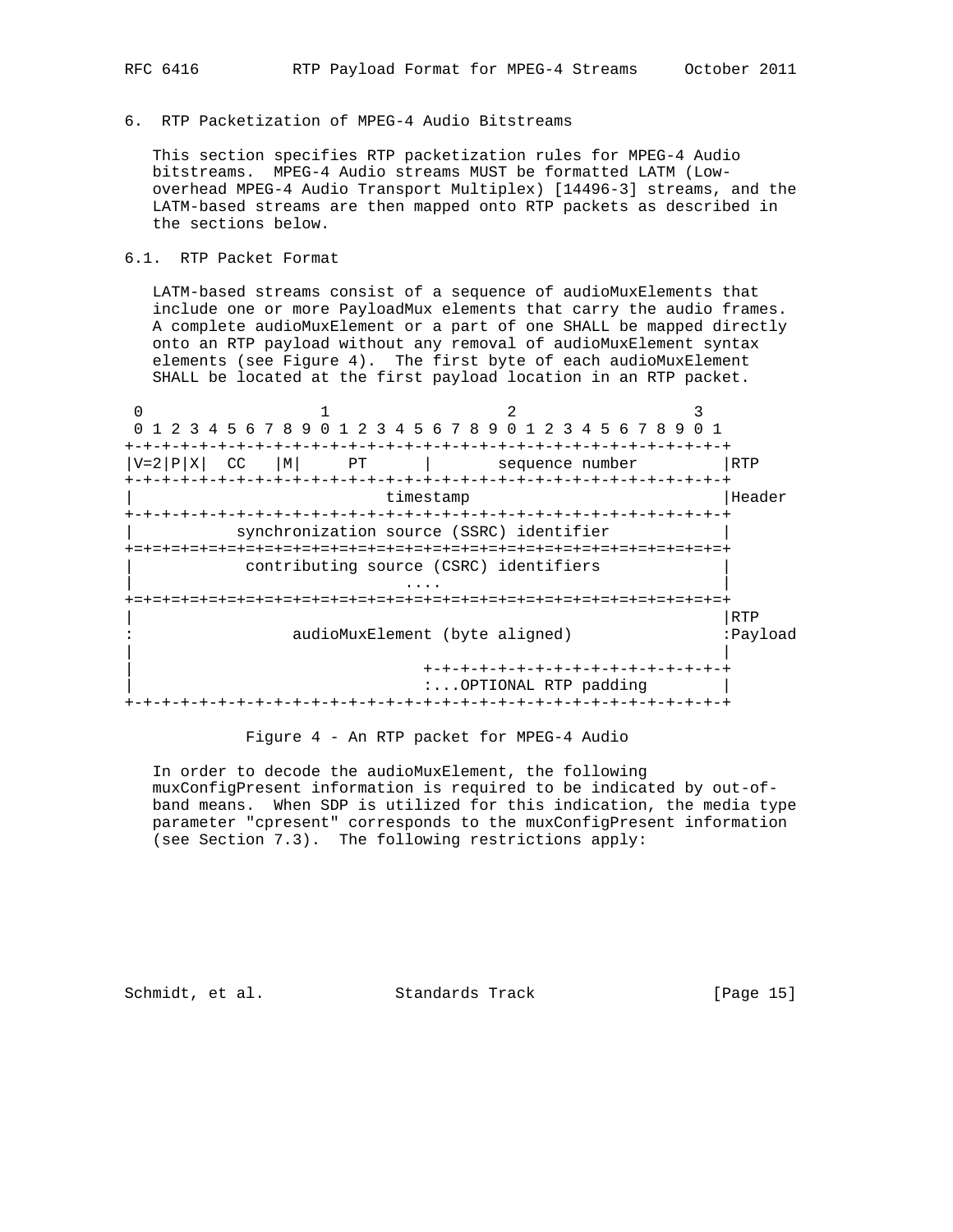- - o In the out-of-band configuration case, the number of PayloadMux elements contained in each audioMuxElement can only be set once. If more than one PayloadMux element is contained in each audioMuxElement, special care is required to ensure that the last RTP packet remains decodable.
	- o To construct the audioMuxElement in the in-band configuration case, non-octet-aligned configuration data is inserted immediately before the one or more PayloadMux elements. Since the generation of RTP payloads with non-octet-aligned data is not possible with RTP hint tracks, as defined by the MP4 file format [14496-12] [14496-14], this document does not support RTP hint tracks for the in-band configuration case.

 muxConfigPresent: If this value is set to 1 (in-band mode), the audioMuxElement SHALL include an indication bit "useSameStreamMux" and MAY include the configuration information for audio compression "StreamMuxConfig". The useSameStreamMux bit indicates whether the StreamMuxConfig element in the previous frame is applied in the current frame. If the useSameStreamMux bit indicates to use the StreamMuxConfig from the previous frame, but if the previous frame has been lost, the current frame may not be decodable. Therefore, in case of in-band mode, the StreamMuxConfig element SHOULD be transmitted repeatedly depending on the network condition. On the other hand, if muxConfigPresent is set to 0 (out-of-band mode), the StreamMuxConfig element is required to be transmitted by an out-of band means. In case of SDP, the media type parameter "config" is utilized (see Section 7.3).

6.2. Use of RTP Header Fields for MPEG-4 Audio

 Payload Type (PT): The assignment of an RTP payload type for this packet format is outside the scope of this document and will only be restricted here. It is expected that the RTP profile for a particular class of applications will assign a payload type for this encoding, or if that is not done, then a payload type in the dynamic range shall be chosen by means of an out-of-band signaling protocol (e.g., H.245, SIP). In the dynamic assignment of RTP payload types for scalable streams, the server SHALL assign a different value to each layer. The dependency relationships between the enhanced layer and the base layer MUST be signaled as specified in [RFC5583]. An example of the use of such signaling for scalable audio streams can be found in [RFC5691].

 Marker (M) bit: The marker bit indicates audioMuxElement boundaries. It is set to 1 to indicate that the RTP packet contains a complete audioMuxElement or the last fragment of an audioMuxElement.

Schmidt, et al. Standards Track [Page 16]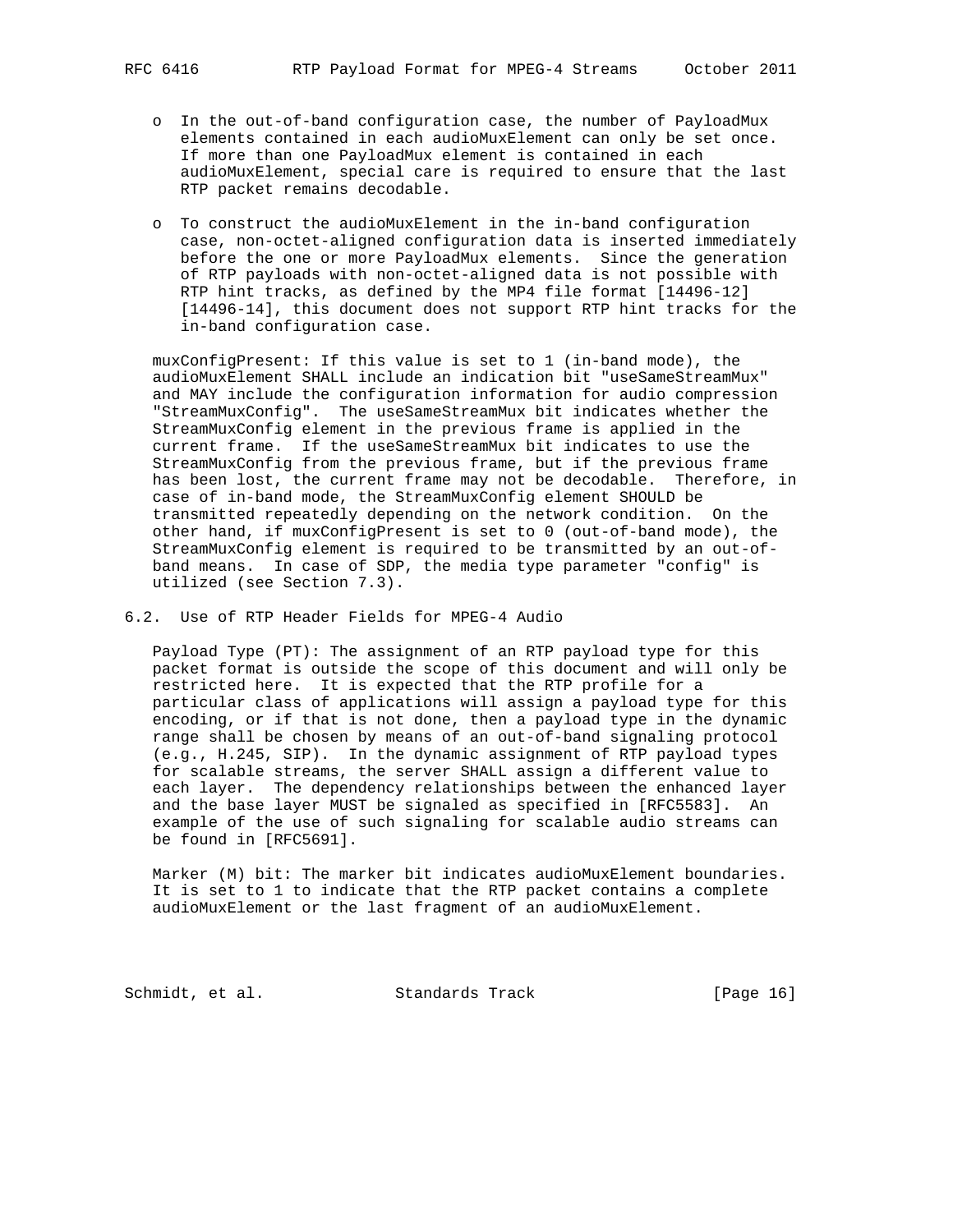Timestamp: The timestamp indicates the sampling instance of the first audio frame contained in the RTP packet. Timestamps are RECOMMENDED to start at a random value for security reasons.

 Unless specified by an out-of-band means, the resolution of the timestamp is set to its default value of 90 kHz.

 Sequence Number: Incremented by 1 for each RTP packet sent, starting, for security reasons, with a random value.

Other header fields are used as described in [RFC3550].

6.3. Fragmentation of MPEG-4 Audio Bitstream

 It is RECOMMENDED to put one audioMuxElement in each RTP packet. If the size of an audioMuxElement can be kept small enough that the size of the RTP packet containing it does not exceed the size of the Path MTU, this will be no problem. If it cannot, the audioMuxElement SHALL be fragmented and spread across multiple packets.

7. Media Type Registration for MPEG-4 Audio/Visual Streams

 The following sections describe the media type registrations for MPEG-4 Audio/Visual streams, which are registered in accordance with [RFC4855] and use the template of [RFC4288]. Media type registration and SDP usage for the MPEG-4 Visual stream are described in Sections 7.1 and 7.2, respectively, while media type registration and SDP usage for MPEG-4 Audio stream are described in Sections 7.3 and 7.4, respectively.

7.1. Media Type Registration for MPEG-4 Visual

 The receiver MUST ignore any unspecified parameter in order to ensure that additional parameters can be added in any future revision of this specification.

Type name: video

Subtype name: MP4V-ES

Required parameters: none

Optional parameters:

 "rate": This parameter is used only for RTP transport. It indicates the resolution of the timestamp field in the RTP header. If this parameter is not specified, its default value of 90000 (90 kHz) is used.

Schmidt, et al. Standards Track [Page 17]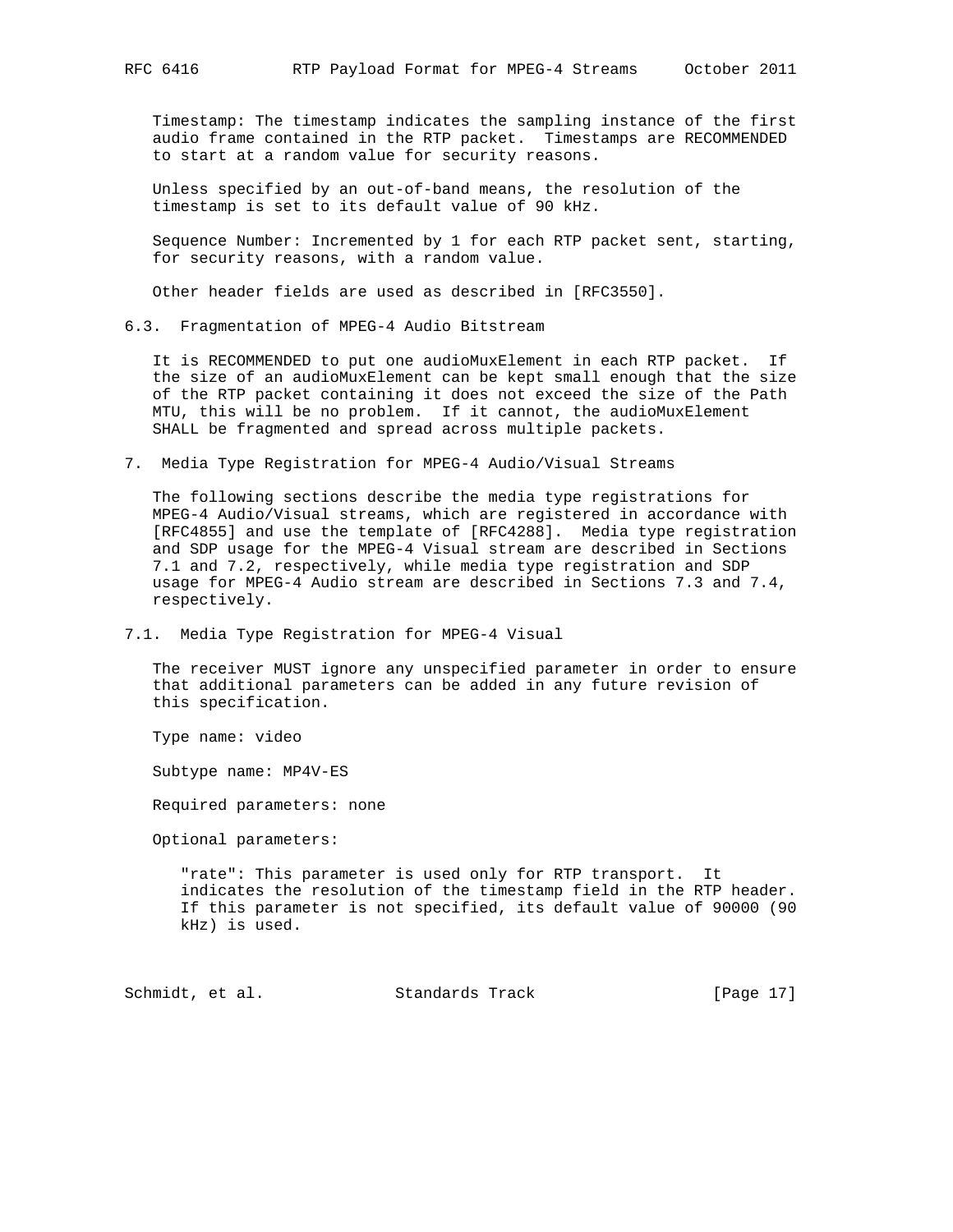"profile-level-id": A decimal representation of MPEG-4 Visual Profile and Level indication value (profile\_and\_level\_indication) defined in Table G-1 of [14496-2]. This parameter MAY be used in the capability exchange or session setup procedure to indicate the MPEG-4 Visual Profile and Level combination of which the MPEG-4 Visual codec is capable. If this parameter is not specified by the procedure, its default value of 1 (Simple Profile/Level 1) is used.

 "config": This parameter SHALL be used to indicate the configuration of the corresponding MPEG-4 Visual bitstream. It SHALL NOT be used to indicate the codec capability in the capability exchange procedure. It is a hexadecimal representation of an octet string that expresses the MPEG-4 Visual configuration information, as defined in Subclause 6.2.1 ("Start codes") of [14496-2]. The configuration information is mapped onto the octet string most significant bit (MSB) first. The first bit of the configuration information SHALL be located at the MSB of the first octet. The configuration information indicated by this parameter SHALL be the same as the configuration information in the corresponding MPEG-4 Visual stream, except for first\_half\_vbv\_occupancy and latter\_half\_vbv\_occupancy (if they exist), which may vary in the repeated configuration information inside an MPEG-4 Visual stream. (See Subclause 6.2.1, "Start codes", of [14496-2].)

Published specification:

 The specifications for MPEG-4 Visual streams are presented in [14496-2]. The RTP payload format is described in [RFC6416].

Encoding considerations:

 Video bitstreams MUST be generated according to MPEG-4 Visual specifications [14496-2]. A video bitstream is binary data and MUST be encoded for non-binary transport (for email, the Base64 encoding is sufficient). This type is also defined for transfer via RTP. The RTP packets MUST be packetized according to the MPEG-4 Visual RTP payload format defined in [RFC6416].

Security considerations:

See Section 10 of [RFC6416].

Schmidt, et al. Standards Track [Page 18]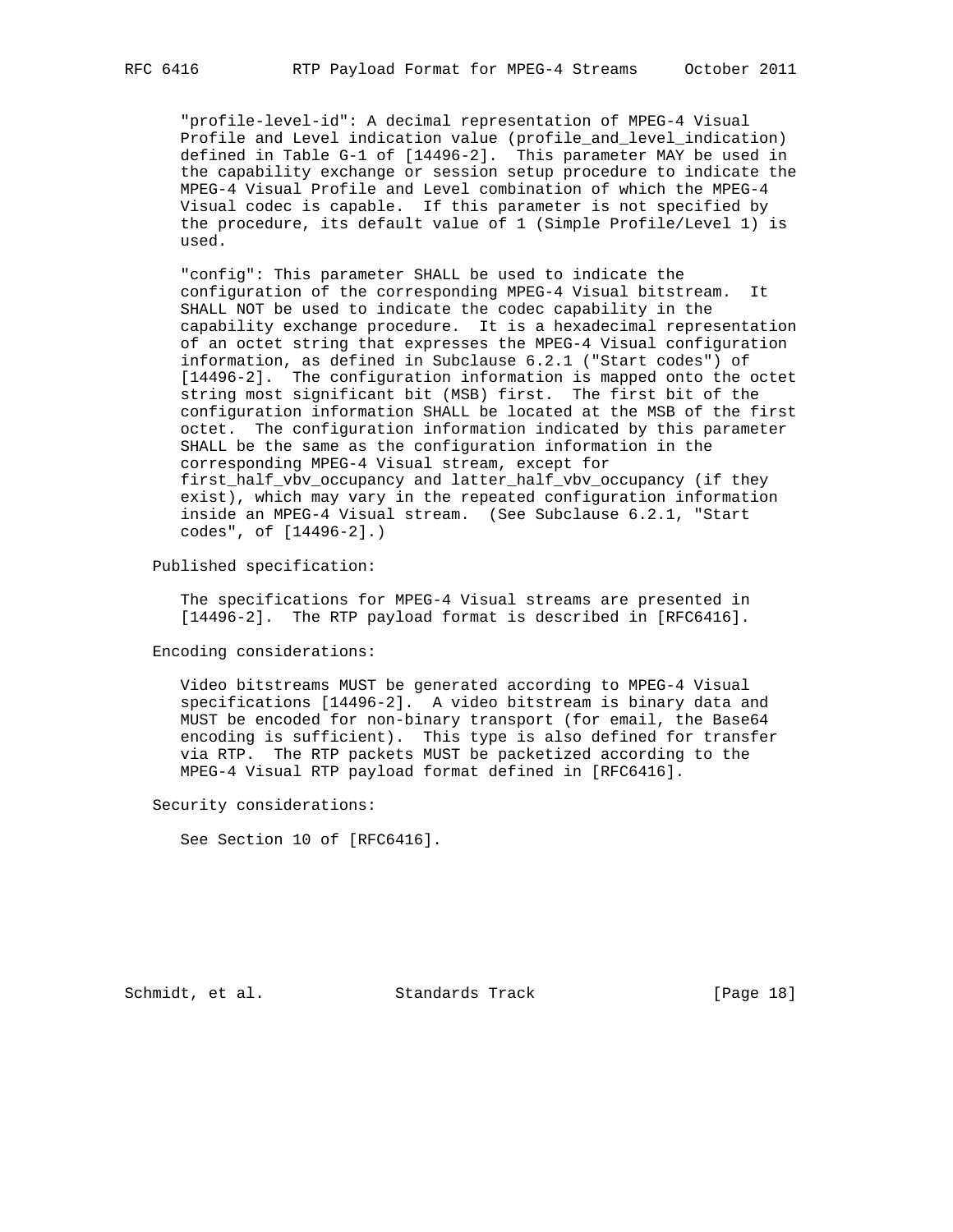#### Interoperability considerations:

 MPEG-4 Visual provides a large and rich set of tools for the coding of visual objects. For effective implementation of the standard, subsets of the MPEG-4 Visual tool sets have been provided for use in specific applications. These subsets, called 'Profiles', limit the size of the tool set a decoder is required to implement. In order to restrict computational complexity, one or more Levels are set for each Profile. A Profile@Level combination allows:

- \* a codec builder to implement only the subset of the standard he needs, while maintaining interworking with other MPEG-4 devices included in the same combination, and
- \* checking whether MPEG-4 devices comply with the standard ('conformance testing').

 The visual stream SHALL be compliant with the MPEG-4 Visual Profile@Level specified by the parameter "profile-level-id". Interoperability between a sender and a receiver may be achieved by specifying the parameter "profile-level-id" or by arranging a capability exchange/announcement procedure for this parameter.

Applications that use this media type:

Audio and visual streaming and conferencing tools

Additional information: none

Person and email address to contact for further information:

See Authors' Addresses section at the end of [RFC6416].

Intended usage: COMMON

#### Author:

See Authors' Addresses section at the end of [RFC6416].

Change controller:

 IETF Audio/Video Transport Payloads working group delegated from the IESG.

Schmidt, et al. Standards Track [Page 19]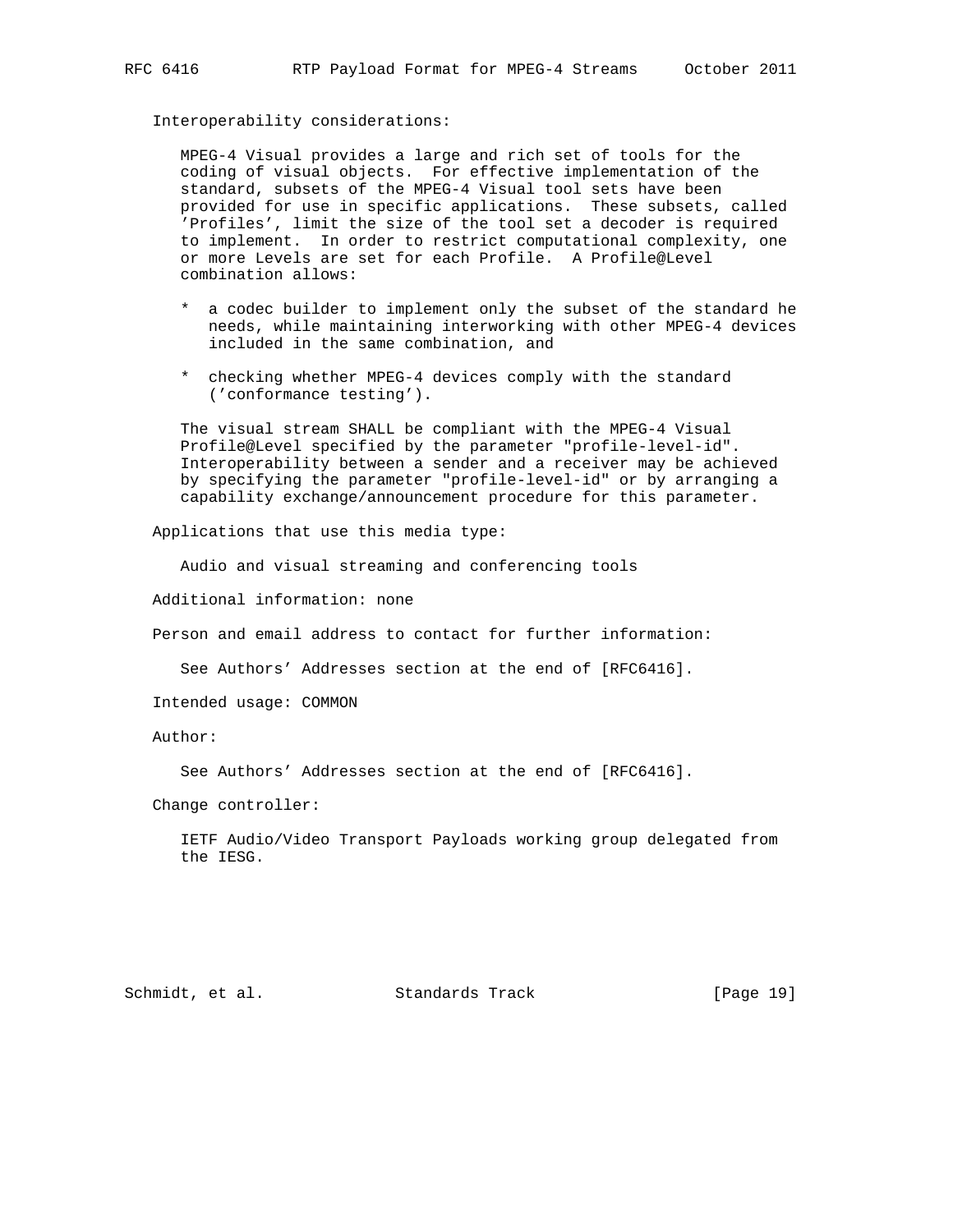7.2. Mapping to SDP for MPEG-4 Visual

 The media type video/MP4V-ES string is mapped to fields in SDP [RFC4566], as follows:

- o The media type (video) goes in SDP "m=" as the media name.
- o The Media subtype (MP4V-ES) goes in SDP "a=rtpmap" as the encoding name.
- o The optional parameter "rate" goes in "a=rtpmap" as the "clock rate".
- o The optional parameter "profile-level-id" and "config" go in the "a=fmtp" line to indicate the coder capability and configuration, respectively. These parameters are expressed as a string, in the form of a semicolon-separated list of parameter=value pairs.

 Example usages for the "profile-level-id" parameter are: 1 : MPEG-4 Visual Simple Profile/Level 1 34 : MPEG-4 Visual Core Profile/Level 2 145: MPEG-4 Visual Advanced Real Time Simple Profile/Level 1

7.2.1. Declarative SDP Usage for MPEG-4 Visual

The following are some examples of media representations in SDP:

 Simple Profile/Level 1, rate=90000(90 kHz), "profile-level-id" and "config" are present in "a=fmtp" line: m=video 49170/2 RTP/AVP 98 a=rtpmap:98 MP4V-ES/90000 a=fmtp:98 profile-level-id=1;config=000001B001000001B50900000100000 00120008440FA282C2090A21F

 Core Profile/Level 2, rate=90000(90 kHz), "profile-level-id" is present in "a=fmtp" line: m=video 49170/2 RTP/AVP 98 a=rtpmap:98 MP4V-ES/90000 a=fmtp:98 profile-level-id=34

 Advance Real Time Simple Profile/Level 1, rate=90000(90 kHz), "profile-level-id" is present in "a=fmtp" line: m=video 49170/2 RTP/AVP 98 a=rtpmap:98 MP4V-ES/90000 a=fmtp:98 profile-level-id=145

Schmidt, et al. Standards Track [Page 20]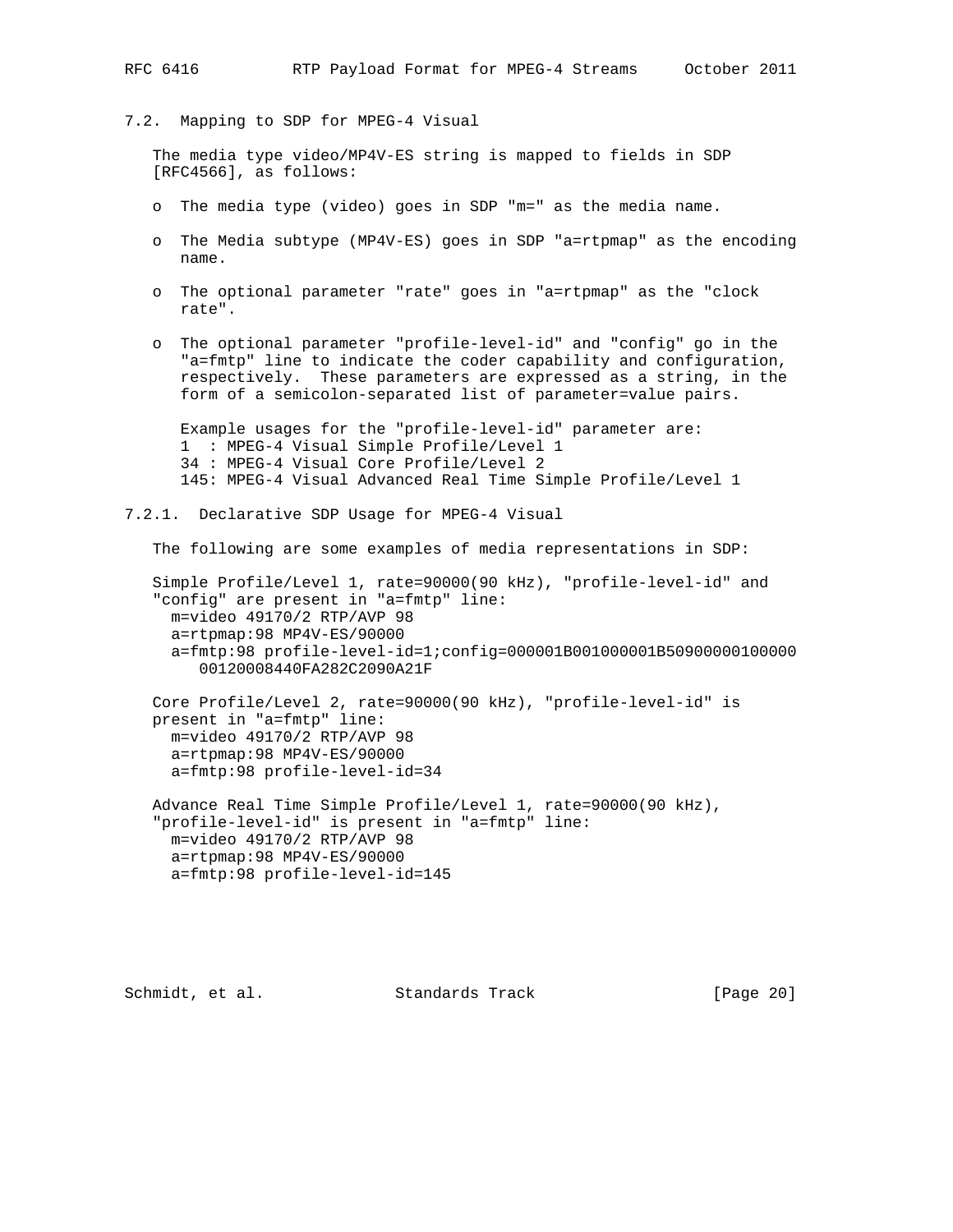7.3. Media Type Registration for MPEG-4 Audio

 The receiver MUST ignore any unspecified parameter, to ensure that additional parameters can be added in any future revision of this specification.

Type name: audio

Subtype name: MP4A-LATM

Required parameters:

 "rate": the "rate" parameter indicates the RTP timestamp "clock rate". The default value is 90000. Other rates MAY be indicated only if they are set to the same value as the audio sampling rate (number of samples per second).

 In the presence of SBR, the sampling rates for the core encoder/ decoder and the SBR tool are different in most cases. Therefore, this parameter SHALL NOT be considered as the definitive sampling rate. If this parameter is used, the server must follow the rules below:

- \* When the presence of SBR is not explicitly signaled by the optional SDP parameters such as "object", "profile-level-id", or "config", this parameter SHALL be set to the core codec sampling rate.
- \* When the presence of SBR is explicitly signaled by the optional SDP parameters such as "object", "profile-level-id", or "config", this parameter SHALL be set to the SBR sampling rate.

 NOTE: The optional parameter "SBR-enabled" in SDP "a=fmtp" is useful for implicit HE AAC / HE AAC v2 signaling. But the "SBR-enabled" parameter can also be used in the case of explicit HE AAC / HE AAC v2 signaling. Therefore, its existence (in itself) is not the criteria to determine whether or HE AAC / HE AAC v2 signaling is explicit.

Optional parameters:

 "profile-level-id": a decimal representation of MPEG-4 Audio Profile Level indication value defined in [14496-3]. This parameter indicates which MPEG-4 Audio tool subsets the decoder is capable of using. If this parameter is not specified in the capability exchange or session setup procedure, its default value of 30 (Natural Audio Profile/Level 1) is used.

Schmidt, et al. Standards Track [Page 21]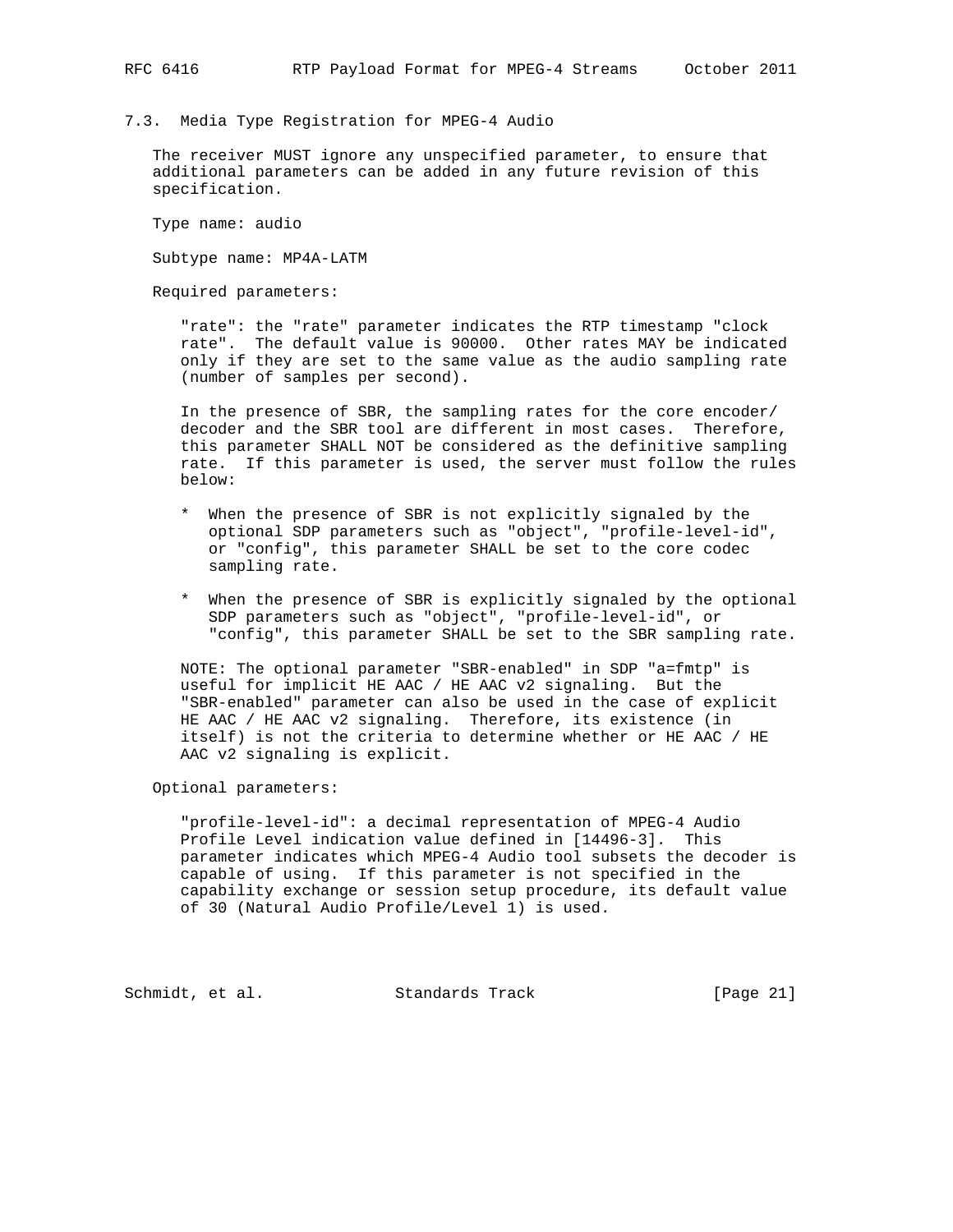"MPS-profile-level-id": a decimal representation of the MPEG Surround Profile Level indication as defined in [14496-3]. This parameter indicates the support of the MPEG Surround profile and level by the decoder to be capable to decode the stream.

 "object": a decimal representation of the MPEG-4 Audio Object Type value defined in [14496-3]. This parameter specifies the tool to be used by the decoder. It CAN be used to limit the capability within the specified "profile-level-id".

"bitrate": the data rate for the audio bitstream.

 "cpresent": a boolean parameter that indicates whether audio payload configuration data has been multiplexed into an RTP payload (see Section 6.1). A 0 indicates the configuration data has not been multiplexed into an RTP payload, and in that case, the "config" parameter MUST be present; a 1 indicates that it has been multiplexed. The default if the parameter is omitted is 1. If this parameter is set to 1 and the "config" parameter is present, the multiplexed configuration data and the value of the "config" parameter SHALL be consistent.

 "config": a hexadecimal representation of an octet string that expresses the audio payload configuration data "StreamMuxConfig", as defined in [14496-3]. Configuration data is mapped onto the octet string in an MSB-first basis. The first bit of the configuration data SHALL be located at the MSB of the first octet. In the last octet, zero-padding bits, if necessary, SHALL follow the configuration data. Senders MUST set the StreamMuxConfig elements taraBufferFullness and latmBufferFullness to their largest respective value, indicating that buffer fullness measures are not used in SDP. Receivers MUST ignore the value of these two elements contained in the "config" parameter.

 "MPS-asc": a hexadecimal representation of an octet string that expresses audio payload configuration data "AudioSpecificConfig", as defined in [14496-3]. If this parameter is not present, the relevant signaling is performed by other means (e.g., in-band or contained in the "config" string).

The same mapping rules as for the "config" parameter apply.

"ptime": duration of each packet in milliseconds.

Schmidt, et al. Standards Track [Page 22]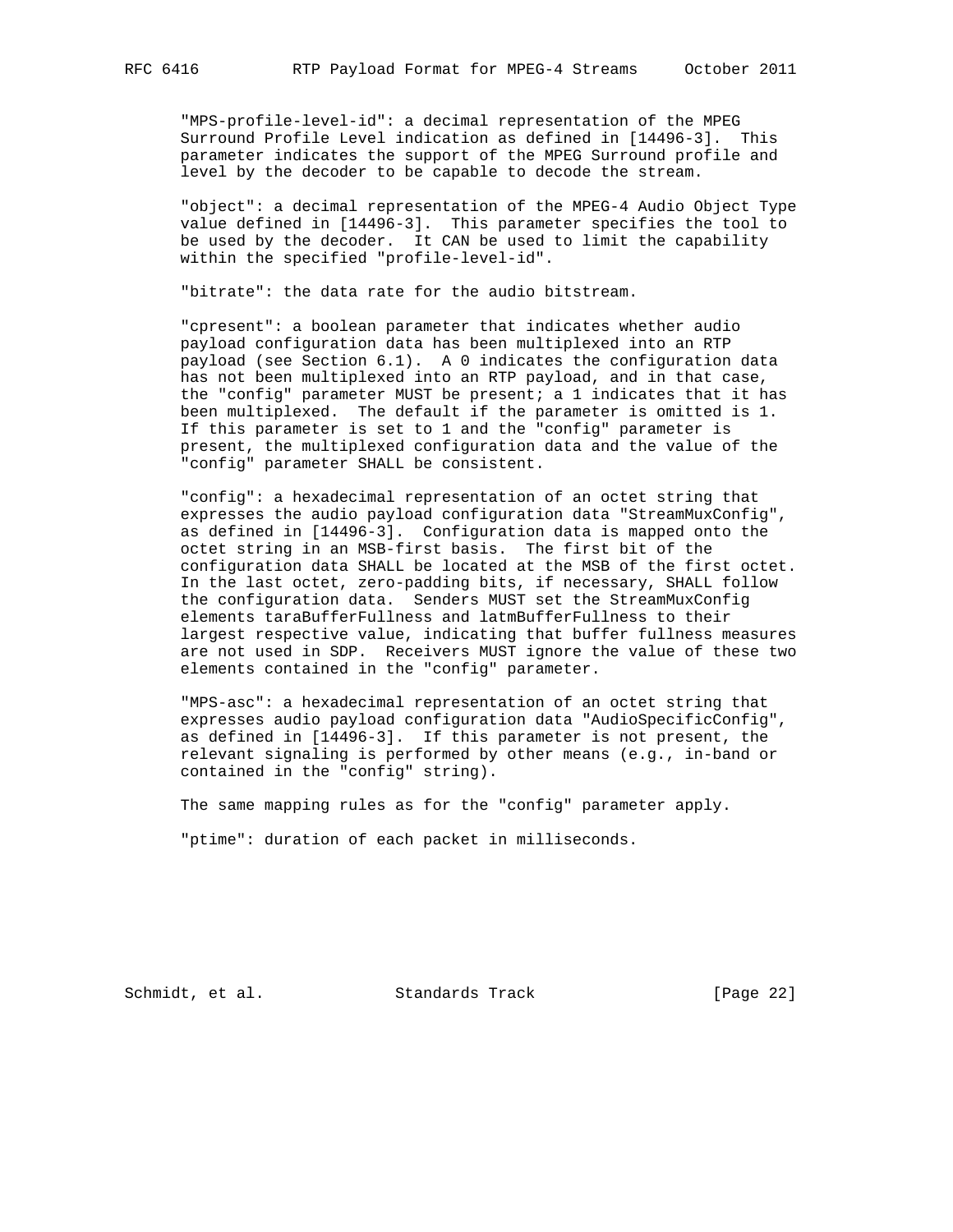"SBR-enabled": a boolean parameter that indicates whether SBR-data can be expected in the RTP-payload of a stream. This parameter is relevant for an SBR-capable decoder if the presence of SBR cannot be detected from an out-of-band decoder configuration (e.g., contained in the "config" string).

 If this parameter is set to 0, a decoder MAY expect that SBR is not used. If this parameter is set to 1, a decoder CAN up-sample the audio data with the SBR tool, regardless of whether or not SBR data is present in the stream.

 If the presence of SBR cannot be detected from out-of-band configuration and the "SBR-enabled" parameter is not present, the parameter defaults to 1 for an SBR-capable decoder. If the resulting output sampling rate or the computational complexity is not supported, the SBR tool can be disabled or run in down-sampled mode.

 The timestamp resolution at the RTP layer is determined by the "rate" parameter.

Published specification:

 Encoding specifications are provided in [14496-3]. The RTP payload format specification is described in [RFC6416].

Encoding considerations:

This type is only defined for transfer via RTP.

Security considerations:

See Section 10 of [RFC6416].

Interoperability considerations:

 MPEG-4 Audio provides a large and rich set of tools for the coding of audio objects. For effective implementation of the standard, subsets of the MPEG-4 Audio tool sets similar to those used in MPEG-4 Visual have been provided (see Section 7.1).

 The audio stream SHALL be compliant with the MPEG-4 Audio Profile@ Level specified by the parameters "profile-level-id" and "MPS-profile-level-id". Interoperability between a sender and a receiver may be achieved by specifying the parameters "profile-level-id" and "MPS-profile-level-id" or by arranging in the capability exchange procedure to set this parameter mutually

Schmidt, et al. Standards Track [Page 23]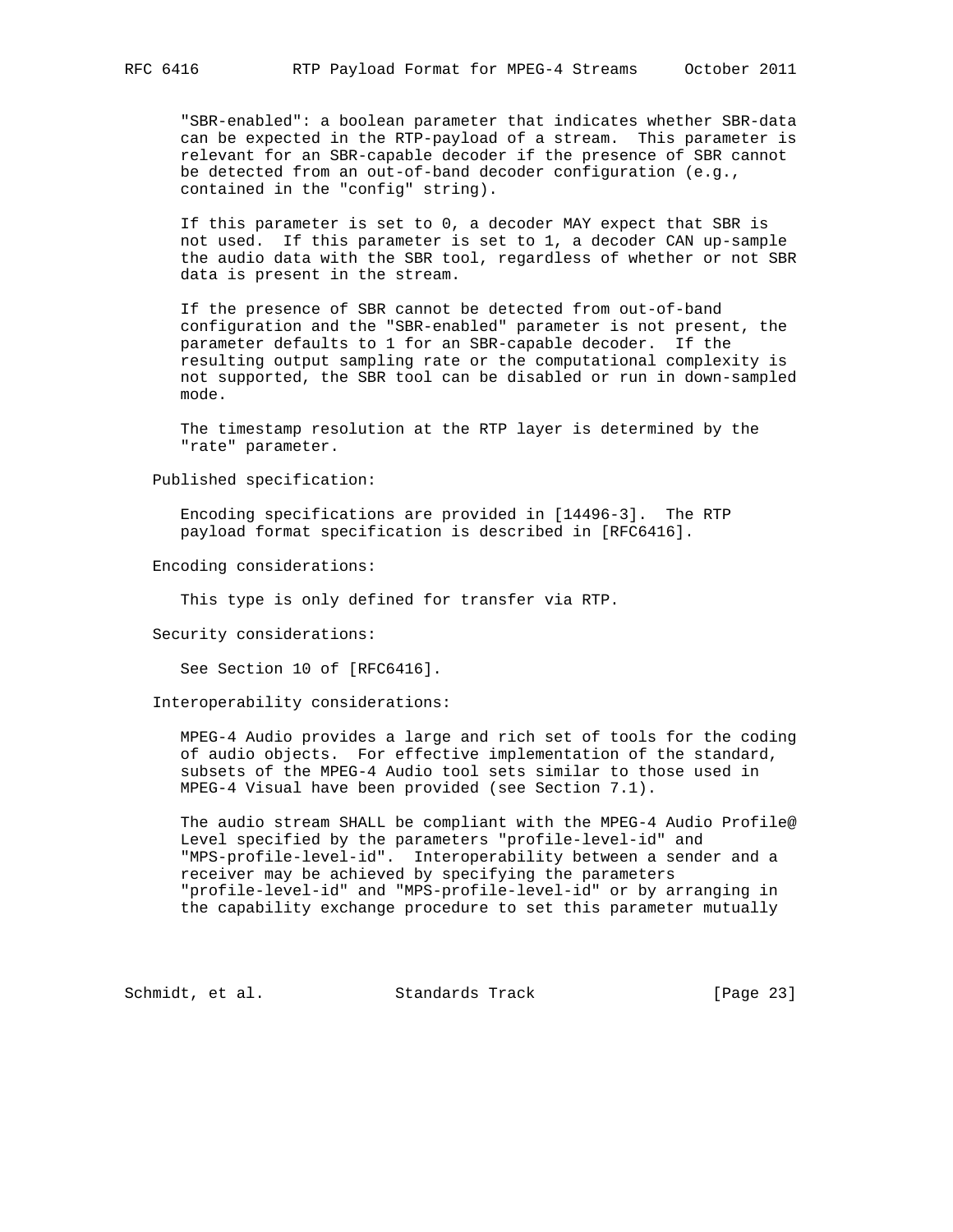to the same value. Furthermore, the "object" parameter can be used to limit the capability within the specified Profile@Level in the capability exchange.

Applications that use this media type:

Audio and video streaming and conferencing tools.

Additional information: none

Personal and email address to contact for further information:

See Authors' Addresses section at the end of [RFC6416].

Intended usage: COMMON

Author:

See Authors' Addresses section at the end of [RFC6416].

Change controller:

 IETF Audio/Video Transport Payloads working group delegated from the IESG.

7.4. Mapping to SDP for MPEG-4 Audio

 The media type audio/MP4A-LATM string is mapped to fields in SDP [RFC4566], as follows:

- o The media type (audio) goes in SDP "m=" as the media name.
- o The Media subtype (MP4A-LATM) goes in SDP "a=rtpmap" as the encoding name.
- o The required parameter "rate" goes in "a=rtpmap" as the "clock rate".
- o The optional parameter "ptime" goes in SDP "a=ptime" attribute.
- o The optional parameters "profile-level-id", "MPS-profile-level-id", and "object" go in the "a=fmtp" line to indicate the coder capability.

Schmidt, et al. Standards Track [Page 24]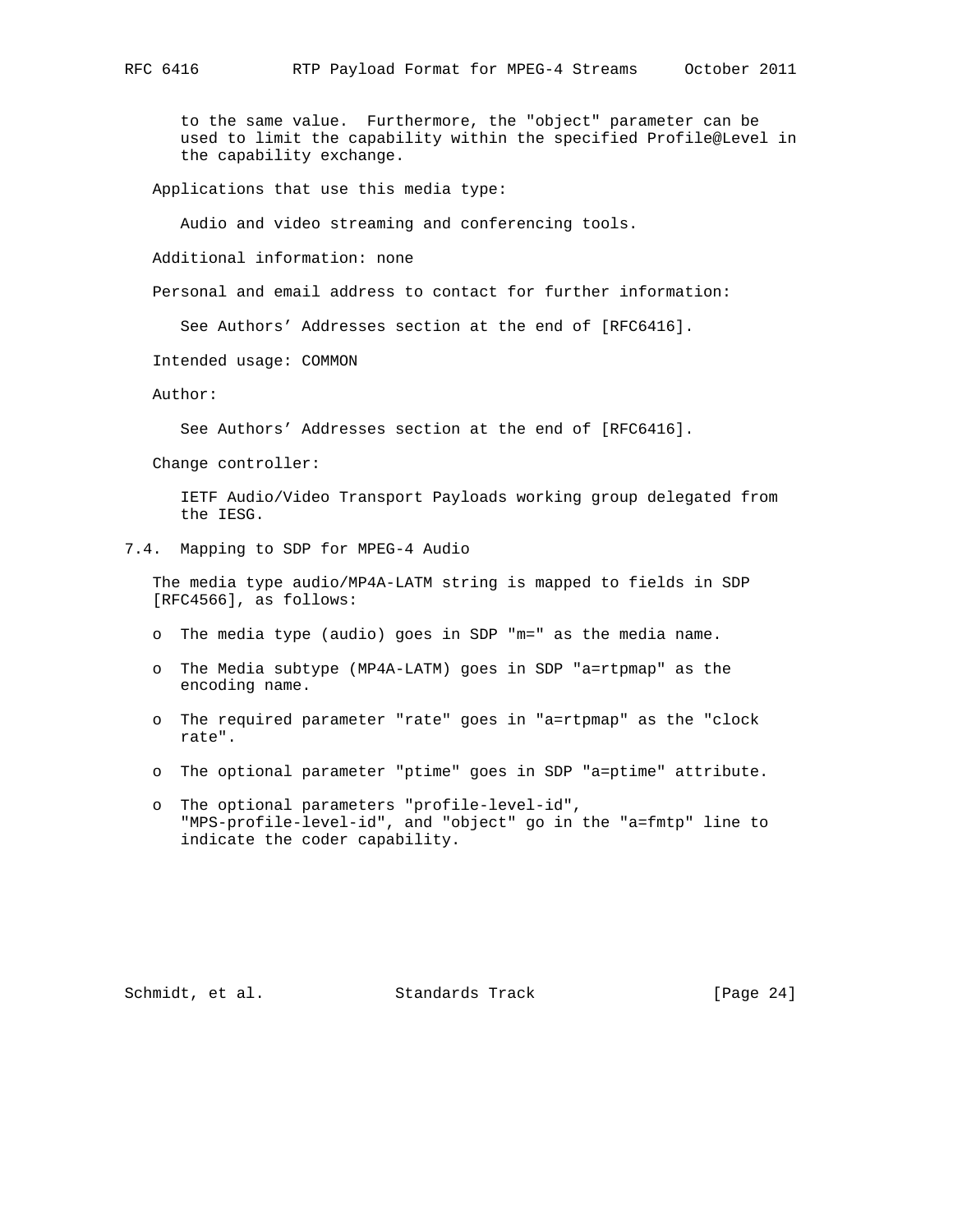The following are some examples of the "profile-level-id" value: 1 : Main Audio Profile Level 1 9 : Speech Audio Profile Level 1 15: High Quality Audio Profile Level 2 30: Natural Audio Profile Level 1 44: High Efficiency AAC Profile Level 2 48: High Efficiency AAC v2 Profile Level 2

55: Baseline MPEG Surround Profile (see ISO/IEC 23003-1) Level 3

 The optional payload-format-specific parameters "bitrate", "cpresent", "config", "MPS-asc", and "SBR-enabled" also go in the "a=fmtp" line. These parameters are expressed as a string, in the form of a semicolon-separated list of parameter=value pairs.

7.4.1. Declarative SDP Usage for MPEG-4 Audio

 The following sections contain some examples of the media representation in SDP.

 Note that the "a=fmtp" line in some of the examples has been wrapped to fit the page; they would comprise a single line in the SDP file.

7.4.1.1. Example: In-Band Configuration

 In this example, the audio configuration data appears in the RTP payload exclusively (i.e., the MPEG-4 audio configuration is known when a StreamMuxConfig element appears within the RTP payload).

 m=audio 49230 RTP/AVP 96 a=rtpmap:96 MP4A-LATM/90000 a=fmtp:96 object=2; cpresent=1

 The "clock rate" is set to 90 kHz. This is the default value, and the real audio sampling rate is known when the audio configuration data is received.

7.4.1.2. Example: 6 kbit/s CELP

 This example shows a 6 kbit/s CELP (Code-Excited Linear Prediction) bitstream (with an audio sampling rate of 8 kHz).

 m=audio 49230 RTP/AVP 96 a=rtpmap:96 MP4A-LATM/8000 a=fmtp:96 profile-level-id=9; object=8; cpresent=0; config=40008B18388380 a=ptime:20

Schmidt, et al. Standards Track [Page 25]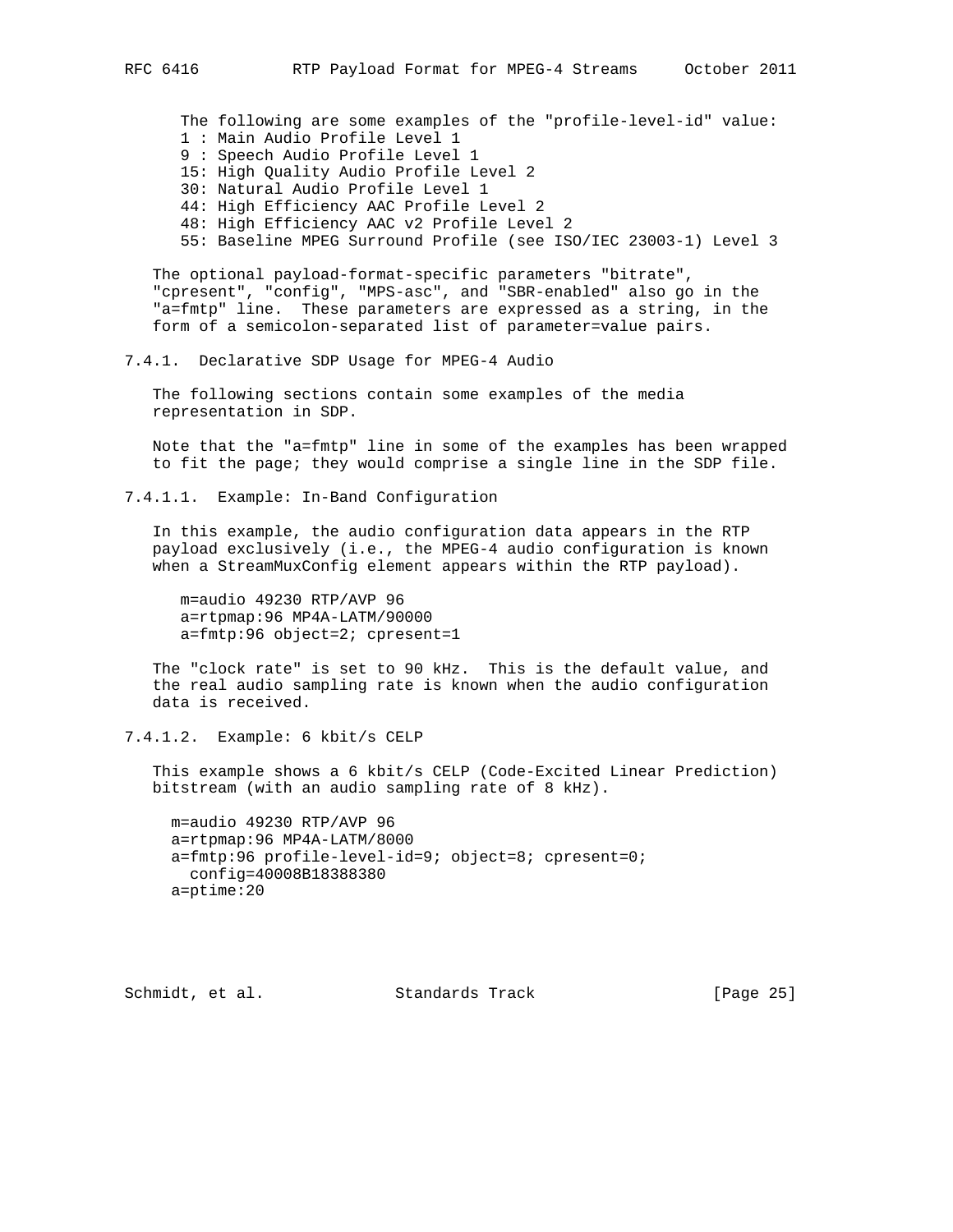In this example, audio configuration data is not multiplexed into the RTP payload and is described only in SDP. Furthermore, the "clock rate" is set to the audio sampling rate.

7.4.1.3. Example: 64 kbit/s AAC LC Stereo

 This example shows a 64 kbit/s AAC LC stereo bitstream (with an audio sampling rate of 24 kHz).

 m=audio 49230 RTP/AVP 96 a=rtpmap:96 MP4A-LATM/24000/2 a=fmtp:96 profile-level-id=1; bitrate=64000; cpresent=0; object=2; config=400026203fc0

 In this example, audio configuration data is not multiplexed into the RTP payload and is described only in SDP. Furthermore, the "clock rate" is set to the audio sampling rate.

 In this example, the presence of SBR cannot be determined by the SDP parameter set. The "clock rate" represents the core codec sampling rate. An SBR-enabled decoder can use the SBR tool to up-sample the audio data if the complexity and resulting output sampling rate permit.

7.4.1.4. Example: Use of the "SBR-enabled" Parameter

 These two examples are identical to the example above with the exception of the "SBR-enabled" parameter. The presence of SBR is not signaled by the SDP parameters "object", "profile-level-id", and "config", but instead the "SBR-enabled" parameter is present. The "rate" parameter and the StreamMuxConfig contain the core codec sampling rate.

 This example shows "SBR-enabled=0", with definitive and core codec sampling rates of 24 kHz.

 m=audio 49230 RTP/AVP 96 a=rtpmap:96 MP4A-LATM/24000/2 a=fmtp:96 profile-level-id=1; bitrate=64000; cpresent=0; SBR-enabled=0; config=400026203fc0

 This example shows "SBR-enabled=1", with core codec sampling rate of 24 kHz, and definitive and SBR sampling rates of 48 kHz:

 m=audio 49230 RTP/AVP 96 a=rtpmap:96 MP4A-LATM/24000/2 a=fmtp:96 profile-level-id=1; bitrate=64000; cpresent=0; SBR-enabled=1; config=400026203fc0

Schmidt, et al. Standards Track [Page 26]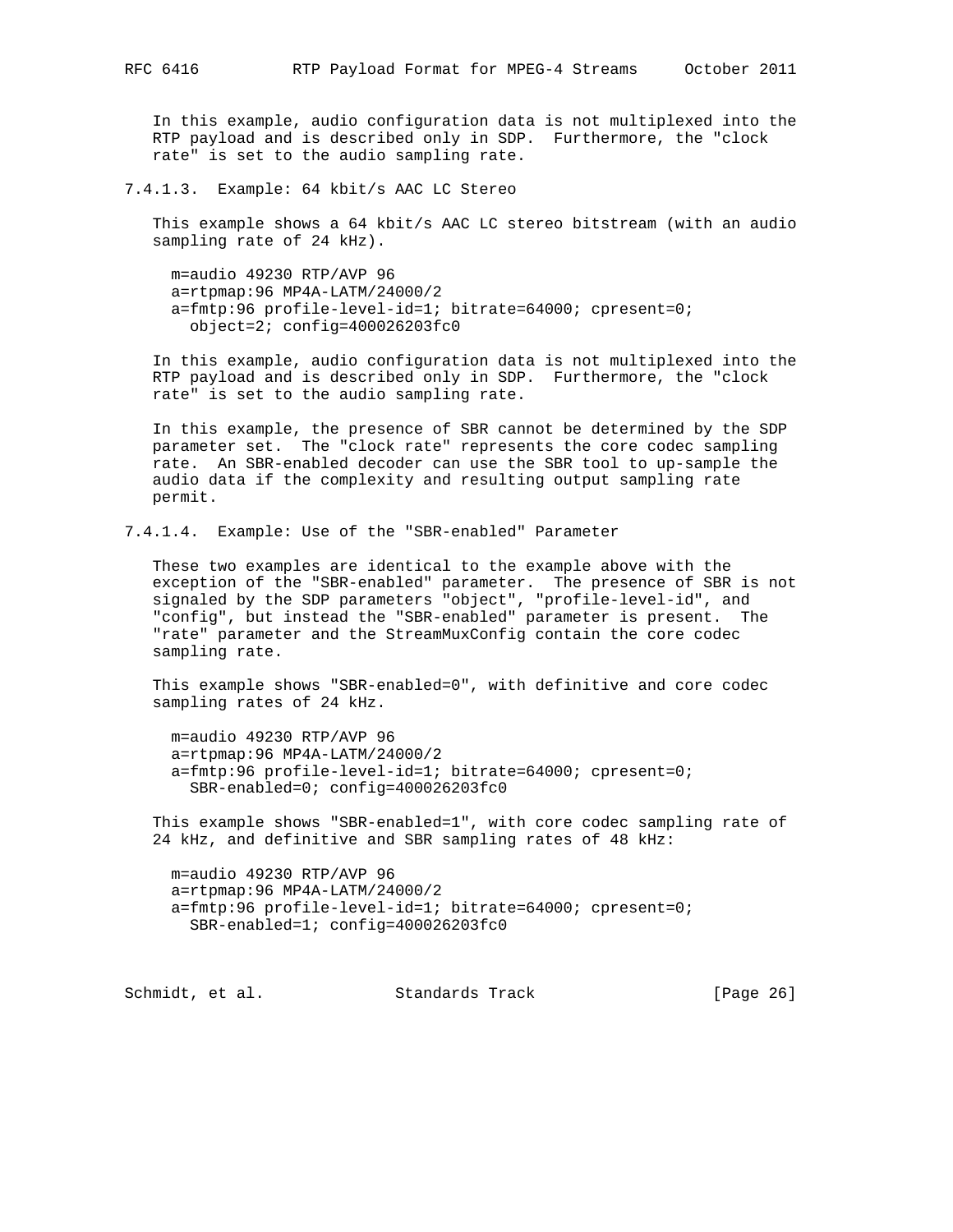In this example, the "clock rate" is still 24000, and this information is used for RTP timestamp calculation. The value of 24000 is used to support old AAC decoders. This makes the decoder supporting only AAC understand the HE AAC coded data, although only plain AAC is supported. A HE AAC decoder is able to generate output data with the SBR sampling rate.

#### 7.4.1.5. Example: Hierarchical Signaling of SBR

 When the presence of SBR is explicitly signaled by the SDP parameters "object", "profile-level-id", or "config", as in the example below, the StreamMuxConfig contains both the core codec sampling rate and the SBR sampling rate.

 m=audio 49230 RTP/AVP 96 a=rtpmap:96 MP4A-LATM/48000/2 a=fmtp:96 profile-level-id=44; bitrate=64000; cpresent=0; config=40005623101fe0; SBR-enabled=1

 This "config" string uses the explicit signaling mode 2.A (hierarchical signaling; see [14496-3]. This means that the AOT (Audio Object Type) is SBR (5) and SFI (Sampling Frequency Index) is 6 (24000 Hz), which refers to the underlying core codec sampling frequency. CC (Channel Configuration) is stereo (2), and the ESFI (Extension Sampling Frequency Index)=3 (48000) is referring to the sampling frequency of the extension tool (SBR).

7.4.1.6. Example: HE AAC v2 Signaling

 HE AAC v2 decoders are required to always produce a stereo signal from a mono signal. Hence, there is no parameter necessary to signal the presence of PS.

 This example shows "SBR-enabled=1" with 1 channel signaled in the "a=rtpmap" line and within the "config" parameter. The core codec sampling rate is 24 kHz; the definitive and SBR sampling rates are 48 kHz. The core codec channel configuration is mono; the PS channel configuration is stereo.

 m=audio 49230 RTP/AVP 110 a=rtpmap:110 MP4A-LATM/24000/1 a=fmtp:110 profile-level-id=15; object=2; cpresent=0; config=400026103fc0; SBR-enabled=1

Schmidt, et al. Standards Track [Page 27]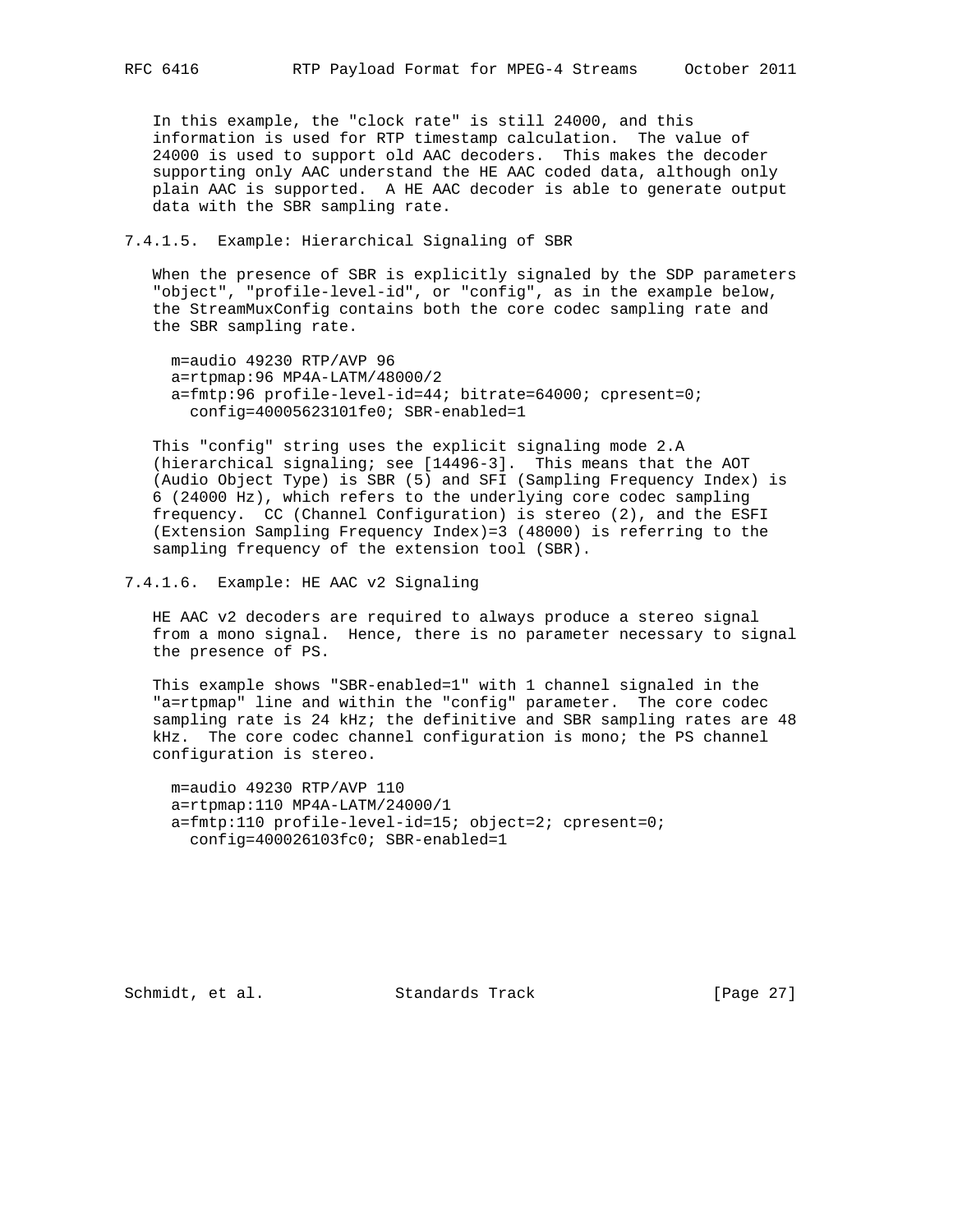7.4.1.7. Example: Hierarchical Signaling of PS

This example shows 48 kHz stereo audio input.

 m=audio 49230 RTP/AVP 110 a=rtpmap:110 MP4A-LATM/48000/2 a=fmtp:110 profile-level-id=48; cpresent=0; config=4001d613101fe0

 The "config" parameter indicates explicit hierarchical signaling of PS and SBR. This configuration method is not supported by legacy AAC an HE AAC decoders, and these are therefore unable to decode the coded data.

7.4.1.8. Example: MPEG Surround

 The following examples show how MPEG Surround configuration data can be signaled using SDP. The configuration is carried within the "config" string in the first example by using two different layers. The general parameters in this example are: AudioMuxVersion=1; allStreamsSameTimeFraming=1; numSubFrames=0; numProgram=0; numLayer=1. The first layer describes the HE AAC payload and signals the following parameters: ascLen=25; audioObjectType=2 (AAC LC); extensionAudioObjectType=5 (SBR); samplingFrequencyIndex=6 (24 kHz); extensionSamplingFrequencyIndex=3 (48 kHz); channelConfiguration=2 (2.0 channels). The second layer describes the MPEG Surround payload and specifies the following parameters: ascLen=110; AudioObjectType=30 (MPEG Surround); samplingFrequencyIndex=3 (48 kHz); channelConfiguration=6 (5.1 channels); sacPayloadEmbedding=1; SpatialSpecificConfig=(48 kHz; 32 slots; 525 tree; ResCoding=1; ResBands=[7,7,7,7]).

 In this example, the signaling is carried by using two different LATM layers. The MPEG Surround payload is carried together with the AAC payload in a single layer as indicated by the sacPayloadEmbedding Flag.

 m=audio 49230 RTP/AVP 96 a=rtpmap:96 MP4A-LATM/48000 a=fmtp:96 profile-level-id=1; bitrate=64000; cpresent=0; SBR-enabled=1; config=8FF8004192B11880FF0DDE3699F2408C00536C02313CF3CE0FF0

7.4.1.9. Example: MPEG Surround with Extended SDP Parameters

 The following example is an extension of the configuration given above by the MPEG-Surround-specific parameters. The "MPS-asc" parameter specifies the MPEG Surround Baseline Profile at Level 3 (PLI55), and the "MPS-asc" string contains the hexadecimal

Schmidt, et al. Standards Track [Page 28]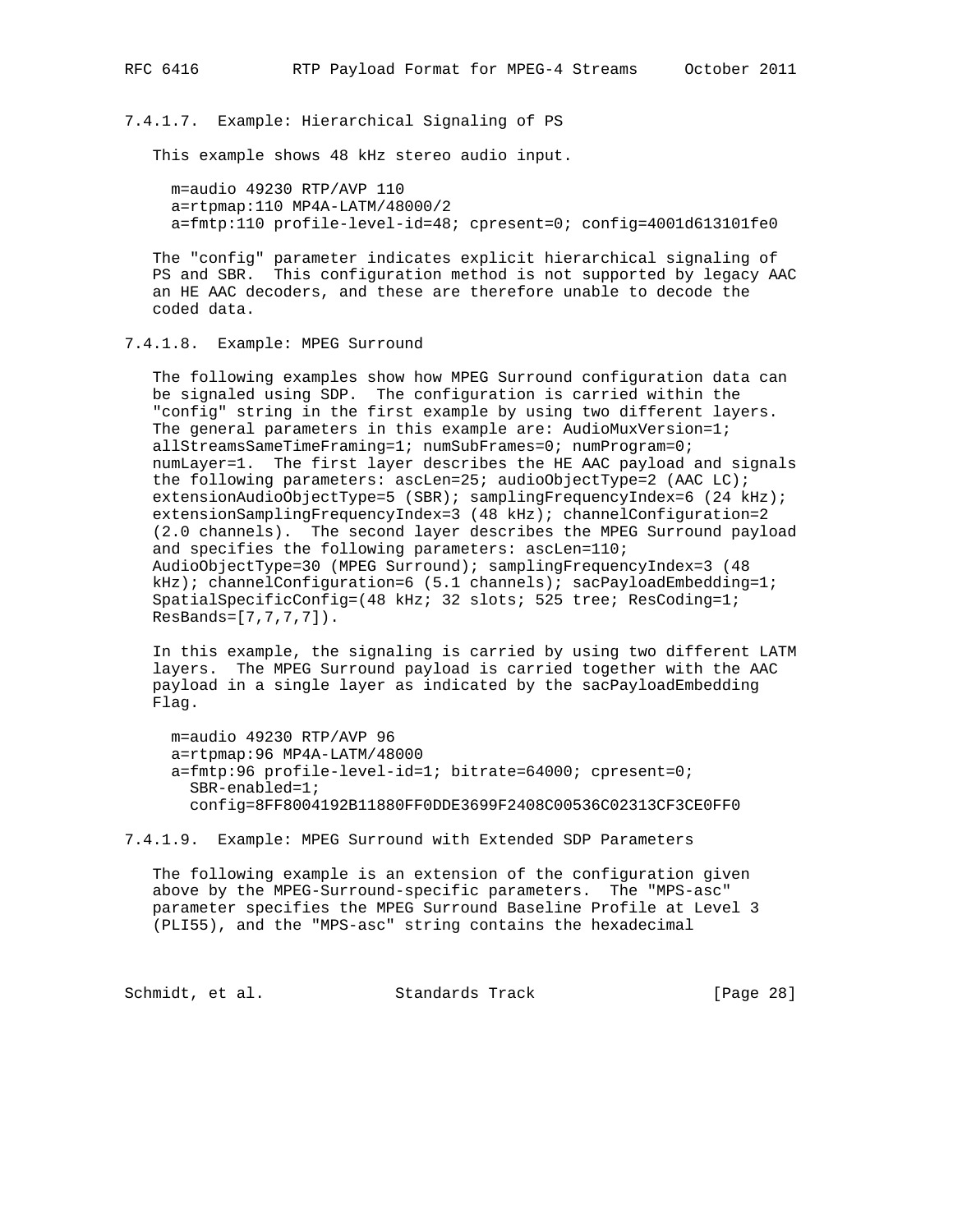representation of the MPEG Surround ASC [audioObjectType=30 (MPEG Surround); samplingFrequencyIndex=0x3 (48 kHz); channelConfiguration=6 (5.1 channels); sacPayloadEmbedding=1; SpatialSpecificConfig=(48 kHz; 32 slots; 525 tree; ResCoding=1; ResBands=[0,13,13,13])].

 m=audio 49230 RTP/AVP 96 a=rtpmap:96 MP4A-LATM/48000 a=fmtp:96 profile-level-id=44; bitrate=64000; cpresent=0; config=40005623101fe0; MPS-profile-level-id=55; MPS-asc=F1B4CF920442029B501185B6DA00;

7.4.1.10. Example: MPEG Surround with Single-Layer Configuration

 The following example shows how MPEG Surround configuration data can be signaled using the SDP "config" parameter. The configuration is carried within the "config" string using a single layer. The general parameters in this example are: AudioMuxVersion=1; allStreamsSameTimeFraming=1; numSubFrames=0; numProgram=0; numLayer=0. The single layer describes the combination of HE AAC and MPEG Surround payload and signals the following parameters: ascLen=101; audioObjectType=2 (AAC LC); extensionAudioObjectType=5 (SBR); samplingFrequencyIndex=7 (22.05 kHz); extensionSamplingFrequencyIndex=7 (44.1 kHz); channelConfiguration=2 (2.0 channels). A backward-compatible extension according to [14496-3/Amd.1] signals the presence of MPEG Surround payload data and specifies the following parameters: SpatialSpecificConfig=(44.1 kHz; 32 slots; 525 tree; ResCoding=0).

 In this example, the signaling is carried by using a single LATM layer. The MPEG Surround payload is carried together with the HE AAC payload in a single layer.

 m=audio 49230 RTP/AVP 96 a=rtpmap:96 MP4A-LATM/44100 a=fmtp:96 profile-level-id=44; bitrate=64000; cpresent=0; SBR-enabled=1; config=8FF8000652B920876A83A1F440884053620FF0; MPS-profile-level-id=55

#### 8. IANA Considerations

 This document updates the media subtypes "MP4A-LATM" and "MP4V-ES" from RFC 3016. The new registrations are in Sections 7.1 and 7.3 of this document.

Schmidt, et al. Standards Track [Page 29]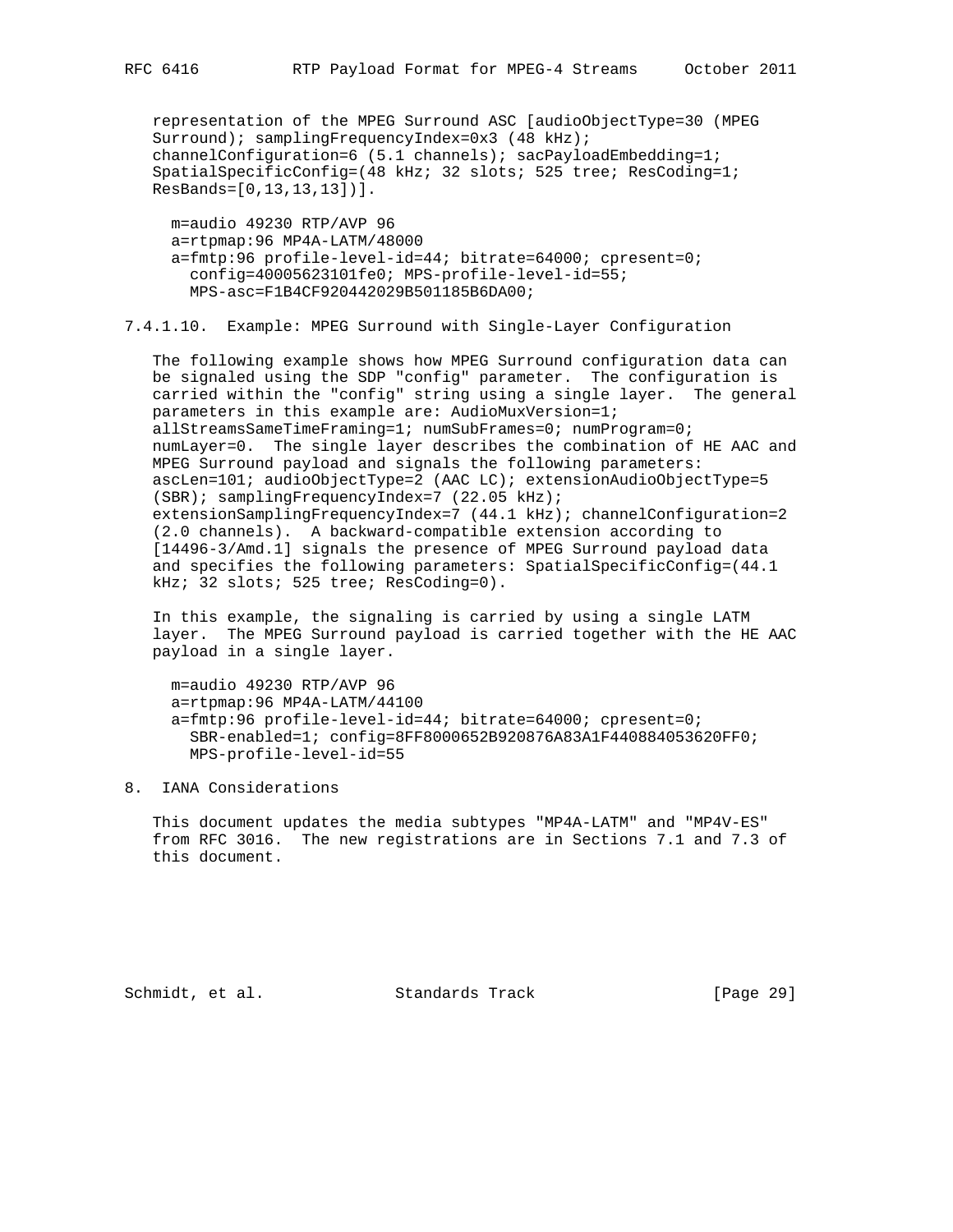#### 9. Acknowledgements

 The authors would like to thank Yoshihiro Kikuchi, Yoshinori Matsui, Toshiyuki Nomura, Shigeru Fukunaga, and Hideaki Kimata for their work on RFC 3016, and Ali Begen, Keith Drage, Roni Even, and Qin Wu for their valuable input and comments on this document.

#### 10. Security Considerations

 RTP packets using the payload format defined in this specification are subject to the security considerations discussed in the RTP specification [RFC3550] and in any applicable RTP profile. The main security considerations for the RTP packet carrying the RTP payload format defined within this document are confidentiality, integrity, and source authenticity. Confidentiality is achieved by encryption of the RTP payload, and integrity of the RTP packets is achieved through a suitable cryptographic integrity protection mechanism. A cryptographic system may also allow the authentication of the source of the payload. A suitable security mechanism for this RTP payload format should provide confidentiality, integrity protection, and (at least) source authentication capable of determining whether or not an RTP packet is from a member of the RTP session.

 Note that most MPEG-4 codecs define an extension mechanism to transmit extra data within a stream that is gracefully skipped by decoders that do not support this extra data. This may be used to transmit unwanted data in an otherwise valid stream.

 The appropriate mechanism to provide security to RTP and payloads following this may vary. It is dependent on the application, the transport, and the signaling protocol employed. Therefore, a single mechanism is not sufficient, although, if suitable, the usage of the Secure Real-time Transport Protocol (SRTP) [RFC3711] is recommended. Other mechanisms that may be used are IPsec [RFC4301] and Transport Layer Security (TLS) [RFC5246] (e.g., for RTP over TCP), but other alternatives may also exist.

 This RTP payload format and its media decoder do not exhibit any significant non-uniformity in the receiver-side computational complexity for packet processing, and thus are unlikely to pose a denial-of-service threat due to the receipt of pathological data. The complete MPEG-4 System allows for transport of a wide range of content, including Java applets (MPEG-J) and scripts. Since this payload format is restricted to audio and video streams, it is not possible to transport such active content in this format.

Schmidt, et al. Standards Track [Page 30]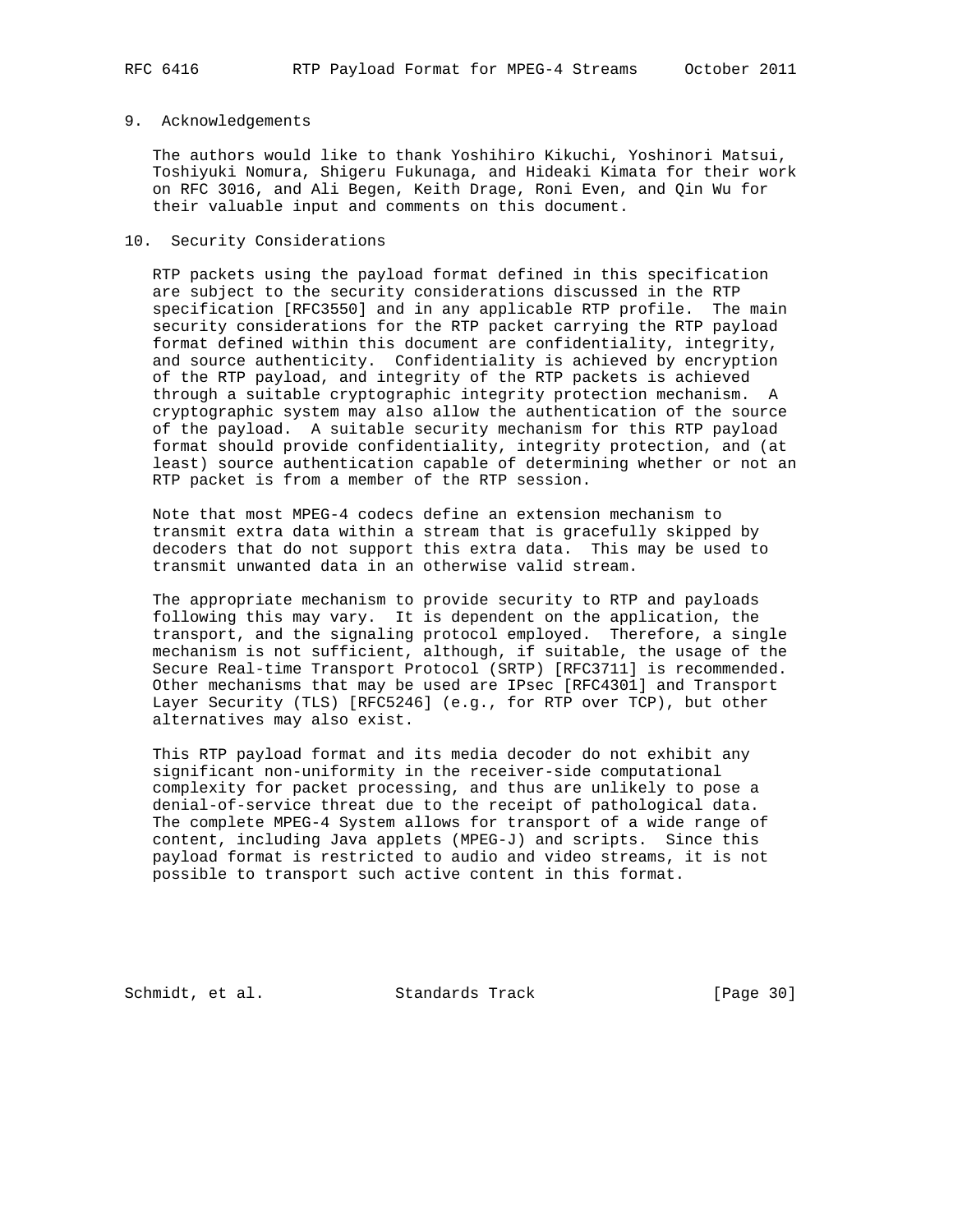### 11. Differences to RFC 3016

 The RTP payload format for MPEG-4 Audio as specified in RFC 3016 is used by the 3GPP PSS service [3GPP]. However, there are some misalignments between RFC 3016 and the 3GPP PSS specification that are addressed by this update:

- o The audio payload format (LATM) referenced in this document is the newer format specified in [14496-3], which is binary compatible to the format used in [3GPP]. This newer format is not binary compatible with the LATM referenced in RFC 3016, which is specified in [14496-3:1999/Amd.1:2000].
- o The audio signaling format (StreamMuxConfig) referenced in this document is binary compatible to the format used in [3GPP]. The StreamMuxConfig element has also been revised by MPEG since RFC 3016.
- o The use of an audio parameter "SBR-enabled" is now defined in this document, which is used by 3GPP implementations [3GPP]. RFC 3016 does not define this parameter.
- o The "rate" parameter is defined unambiguously in this document for the case of presence of SBR (Spectral Band Replication). In RFC 3016, the definition of the "rate" parameter is ambiguous.
- o The number of audio channels parameter is defined unambiguously in this document for the case of presence of PS (Parametric Stereo). At the time RFC 3016 was written, PS was not yet defined.

 Furthermore, some comments have been addressed and signaling support for MPEG Surround [23003-1] was added.

Below is a summary of the changes in requirements by this update:

- o In the dynamic assignment of RTP payload types for scalable MPEG-4 Audio streams, the server SHALL assign a different value to each layer.
- o The dependency relationships between the enhanced layer and the base layer for scalable MPEG-4 Audio streams MUST be signaled as specified in [RFC5583].
- o If the size of an audioMuxElement is so large that the size of the RTP packet containing it does exceed the size of the Path MTU, the audioMuxElement SHALL be fragmented and spread across multiple packets.

Schmidt, et al. Standards Track [Page 31]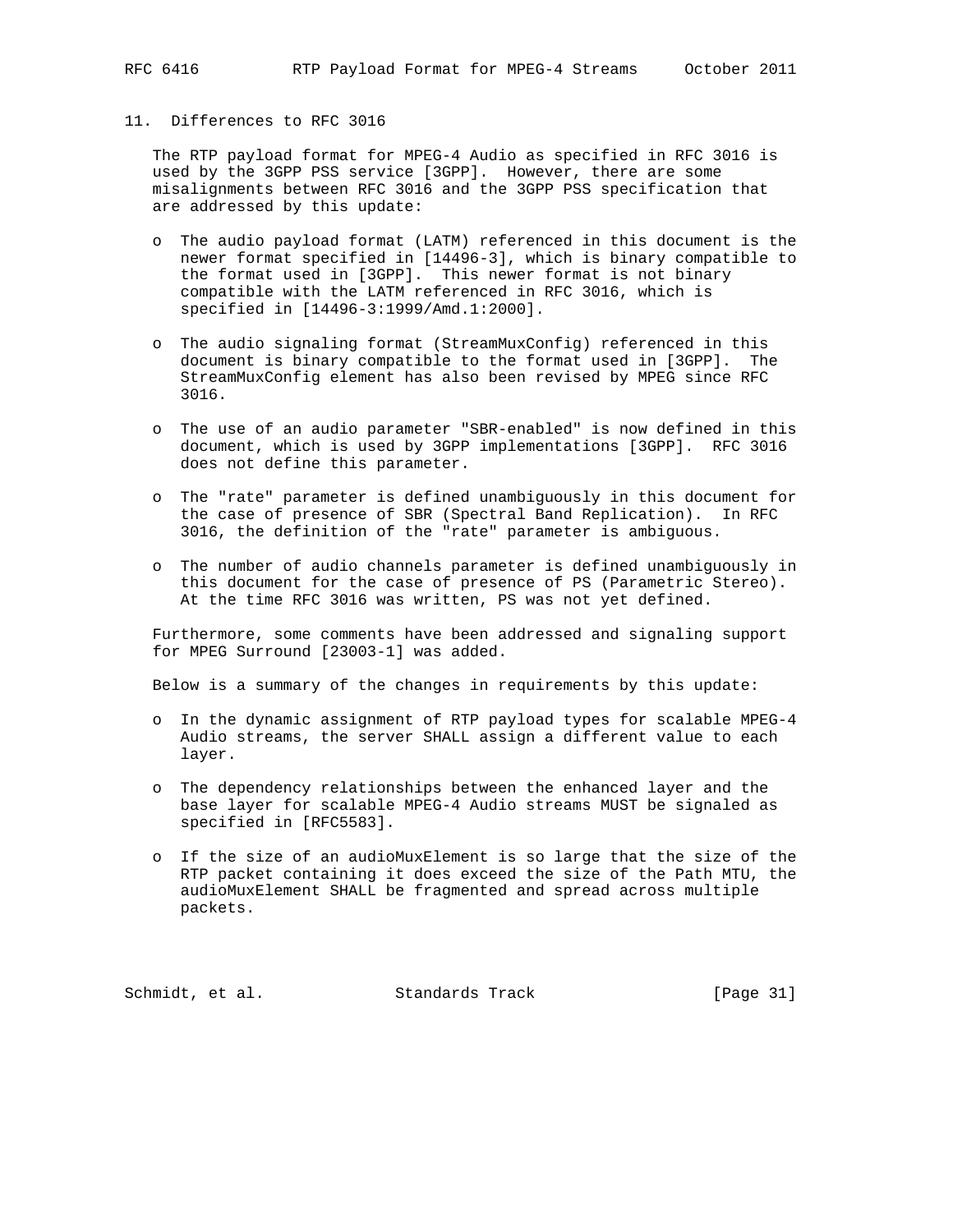o The receiver MUST ignore any unspecified parameter in order to ensure that additional parameters can be added in any future revision of this specification.

#### 12. References

- 12.1. Normative References
	- [14496-2] MPEG, "ISO/IEC International Standard 14496-2 Coding of audio-visual objects, Part 2: Visual", 2003.
	- [14496-3] MPEG, "ISO/IEC International Standard 14496-3 Coding of audio-visual objects, Part 3 Audio", 2009.
	- [14496-3/Amd.1] MPEG, "ISO/IEC International Standard 14496-3 - Coding of audio-visual objects, Part 3: Audio, Amendment 1: HD-AAC profile and MPEG Surround signaling", 2009.
	- [23003-1] MPEG, "ISO/IEC International Standard 23003-1 MPEG Surround (MPEG D)", 2007.
	- [RFC2119] Bradner, S., "Key words for use in RFCs to Indicate Requirement Levels", BCP 14, RFC 2119, March 1997.
	- [RFC3550] Schulzrinne, H., Casner, S., Frederick, R., and V. Jacobson, "RTP: A Transport Protocol for Real-Time Applications", STD 64, RFC 3550, July 2003.
	- [RFC4288] Freed, N. and J. Klensin, "Media Type Specifications and Registration Procedures", BCP 13, RFC 4288, December 2005.
	- [RFC4566] Handley, M., Jacobson, V., and C. Perkins, "SDP: Session Description Protocol", RFC 4566, July 2006.
	- [RFC4629] Ott, H., Bormann, C., Sullivan, G., Wenger, S., and R. Even, "RTP Payload Format for ITU-T Rec", RFC 4629, January 2007.
	- [RFC4855] Casner, S., "Media Type Registration of RTP Payload Formats", RFC 4855, February 2007.
	- [RFC5583] Schierl, T. and S. Wenger, "Signaling Media Decoding Dependency in the Session Description Protocol (SDP)", RFC 5583, July 2009.

Schmidt, et al. Standards Track [Page 32]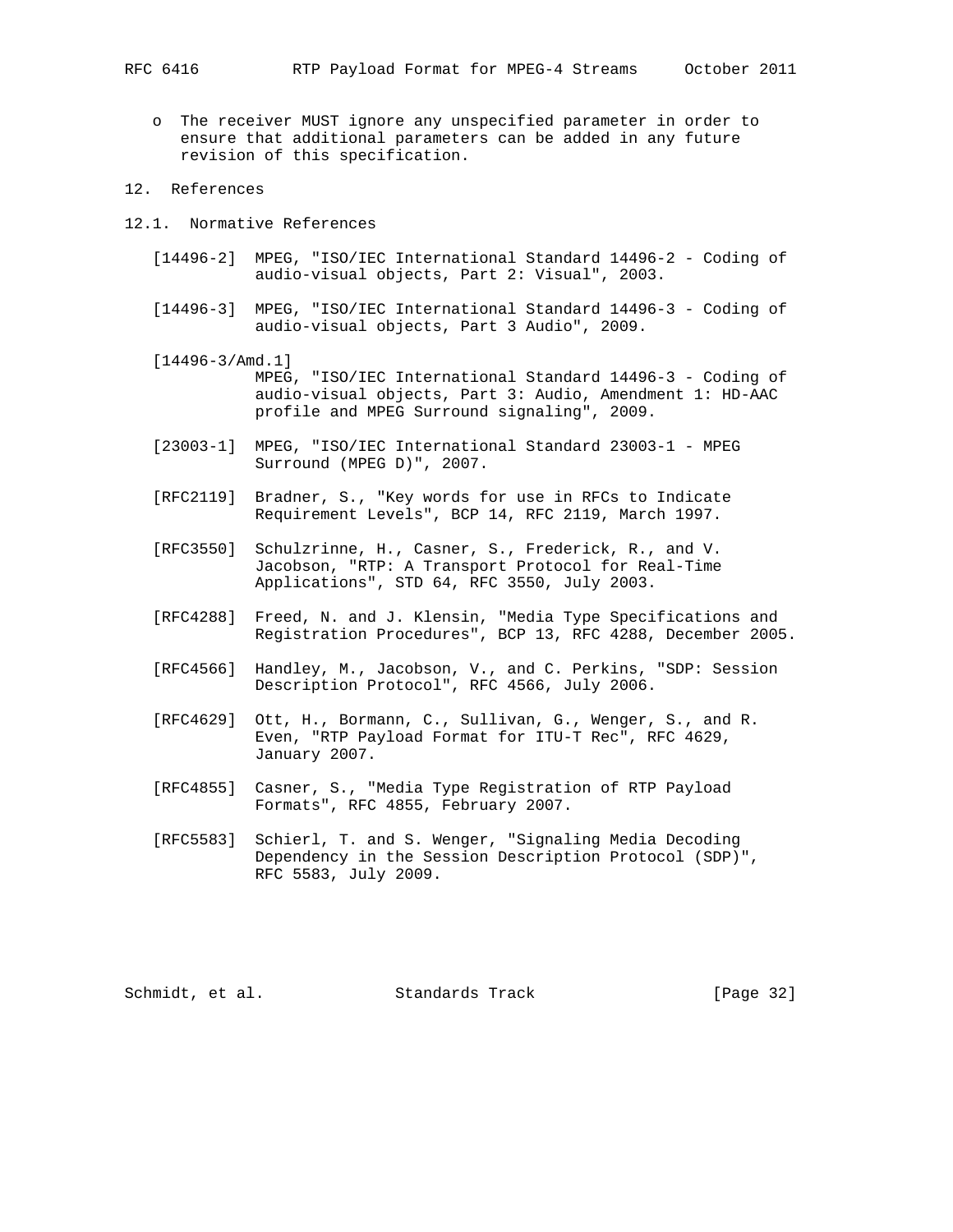- 12.2. Informative References
	- [14496-1] MPEG, "ISO/IEC International Standard 14496-1 Coding of audio-visual objects, Part 1 Systems", 2004.
	- [14496-12] MPEG, "ISO/IEC International Standard 14496-12 Coding of audio-visual objects, Part 12 ISO base media file format".
	- [14496-14] MPEG, "ISO/IEC International Standard 14496-14 Coding of audio-visual objects, Part 12 MP4 file format".
	- [14496-3:1999/Amd.1:2000] MPEG, "ISO/IEC International Standard 14496-3 - Coding of audio-visual objects, Part 3 Audio, Amendment 1: Audio extensions", 2000.
	- [3GPP] 3GPP, "3rd Generation Partnership Project; Technical Specification Group Services and System Aspects; Transparent end-to-end Packet-switched Streaming Service (PSS); Protocols and codecs (Release 9)", 3GPP TS 26.234 V9.5.0, December 2010.
	- [H245] International Telecommunication Union, "Control protocol for multimedia communication", ITU Recommendation H.245, December 2009.
	- [H261] International Telecommunication Union, "Video codec for audiovisual services at p x 64 kbit/s", ITU Recommendation H.261, March 1993.
	- [H323] International Telecommunication Union, "Packet-based multimedia communications systems", ITU Recommendation H.323, December 2009.
	- [RFC2198] Perkins, C., Kouvelas, I., Hodson, O., Hardman, V., Handley, M., Bolot, J., Vega-Garcia, A., and S. Fosse- Parisis, "RTP Payload for Redundant Audio Data", RFC 2198, September 1997.
	- [RFC3016] Kikuchi, Y., Nomura, T., Fukunaga, S., Matsui, Y., and H. Kimata, "RTP Payload Format for MPEG-4 Audio/Visual Streams", RFC 3016, November 2000.
	- [RFC3261] Rosenberg, J., Schulzrinne, H., Camarillo, G., Johnston, A., Peterson, J., Sparks, R., Handley, M., and E. Schooler, "SIP: Session Initiation Protocol", RFC 3261, June 2002.

Schmidt, et al. Standards Track [Page 33]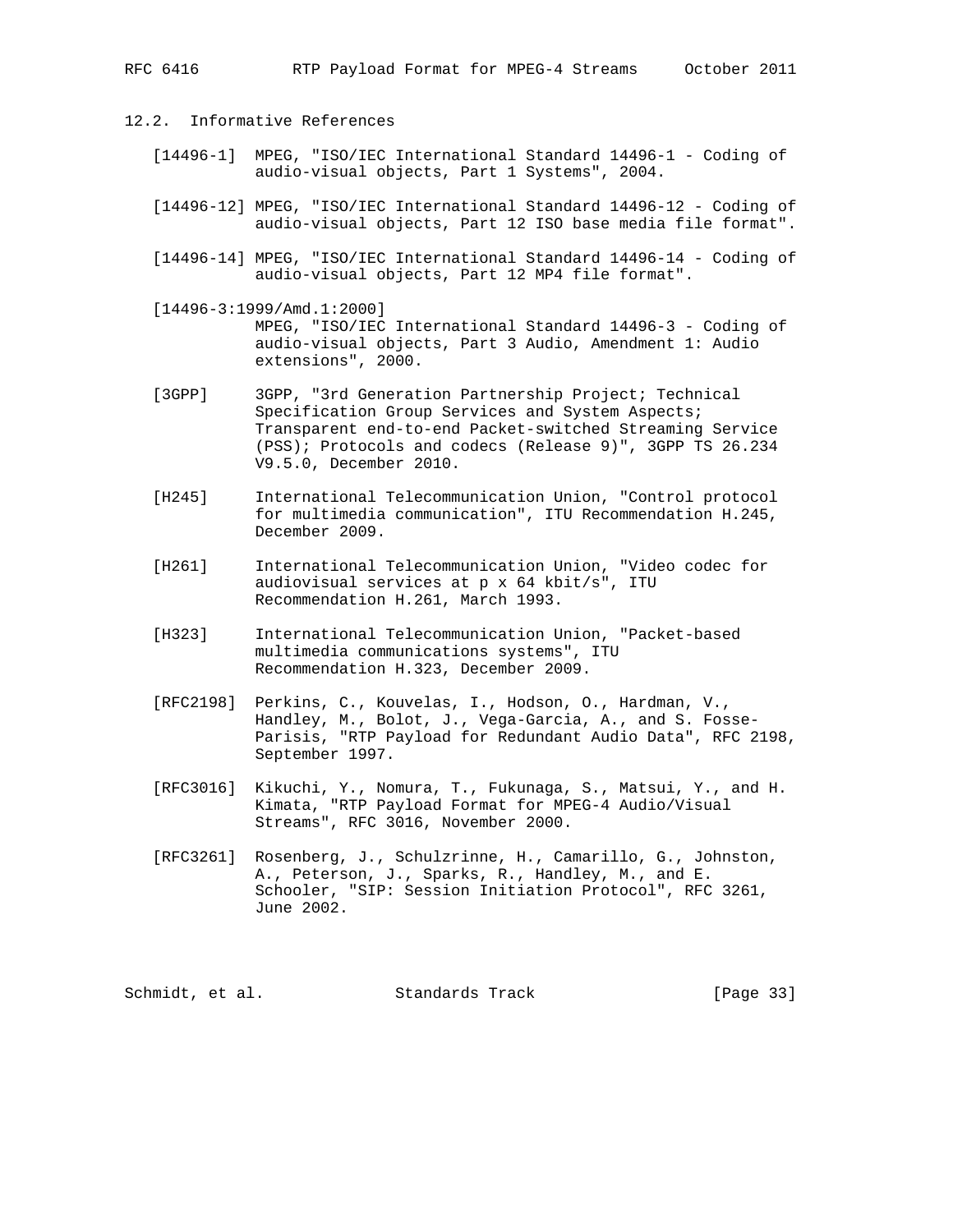- [RFC3640] van der Meer, J., Mackie, D., Swaminathan, V., Singer, D., and P. Gentric, "RTP Payload Format for Transport of MPEG-4 Elementary Streams", RFC 3640, November 2003.
- [RFC3711] Baugher, M., McGrew, D., Naslund, M., Carrara, E., and K. Norrman, "The Secure Real-time Transport Protocol (SRTP)", RFC 3711, March 2004.
- [RFC4301] Kent, S. and K. Seo, "Security Architecture for the Internet Protocol", RFC 4301, December 2005.
- [RFC4628] Even, R., "RTP Payload Format for H.263 Moving RFC 2190 to Historic Status", RFC 4628, January 2007.
- [RFC5109] Li, A., "RTP Payload Format for Generic Forward Error Correction", RFC 5109, December 2007.
- [RFC5246] Dierks, T. and E. Rescorla, "The Transport Layer Security (TLS) Protocol Version 1.2", RFC 5246, August 2008.
- [RFC5691] de Bont, F., Doehla, S., Schmidt, M., and R. Sperschneider, "RTP Payload Format for Elementary Streams with MPEG Surround Multi-Channel Audio", RFC 5691, October 2009.

Schmidt, et al. Standards Track [Page 34]